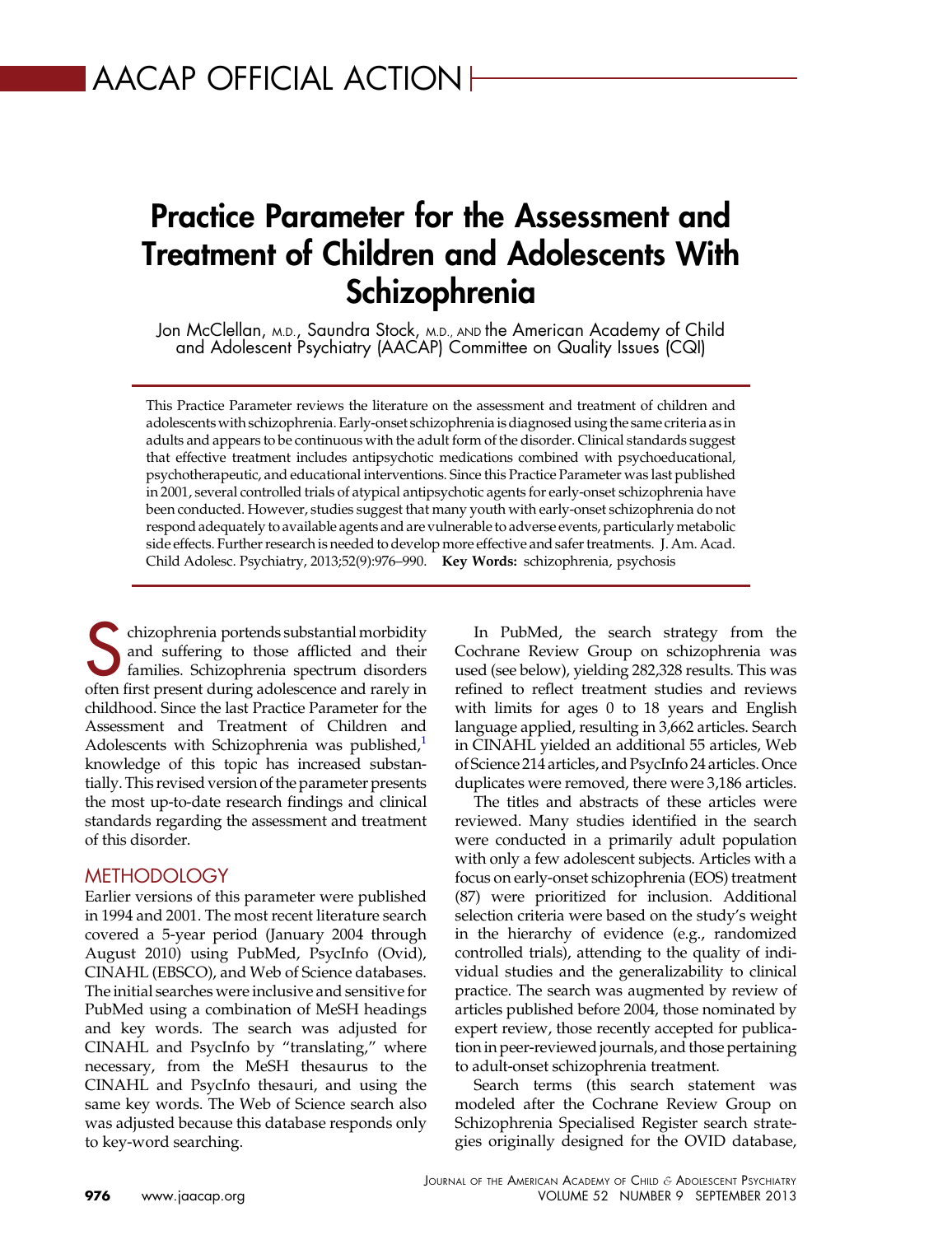adjusted to work in the PubMed database): akathisia OR neuroleptic OR neuroleptics OR neuroleptic\* OR parkinsonian\* OR psychoses OR psychotic OR psychosis OR schizoaffective OR schizophren\* OR tardive OR "childhood onset schizophrenia"OR"early onset schizophrenia"OR ((chronic OR paranoid) AND schizophren\*) OR "Akathisia, Drug-Induced" [MeSH] OR "Dyskinesia, Drug-Induced" [MeSH] OR "Psychoses, Substance-Induced" [MeSH] OR ("Antipsychotic Agents" [MeSH] OR "Catatonia" [MeSH]) OR "Neuroleptic Malignant Syndrome" [MeSH] OR "Parkinsonian Disorders" [MeSH] OR "Schizophrenia and Disorders with Psychotic Features" [MeSH] OR "Schizophrenia, Childhood"[MeSH].

## DEFINITIONS

EOS is defined as onset before 18 years of age. Onset before 13 years of age is often described as childhood-onset schizophrenia (COS). The diagnosis of schizophrenia in children and adolescents is made using the same criteria as in adults, following the criteria outlined by the  $DSM-5<sup>2</sup>$  $DSM-5<sup>2</sup>$  $DSM-5<sup>2</sup>$  or International Classification of Diseases, 10th Revi-sion.<sup>[3](#page-11-0)</sup> The *DSM-5* requires that two or more characteristic symptoms, i.e., hallucinations, delusions, disorganized speech, disorganized or catatonic behavior, and/or negative symptoms, must be present for at least 1 month (or shorter if successfully treated). During this active phase, hallucinations, delusions, or disorganized speech must be present. Evidence of the disorder must be present for at least 6 months and must be associated with a significant decline in social or occupational functioning. In children and adolescents, decline in function may include the failure to achieve age-appropriate levels of interpersonal or academic development. The International Classification of Diseases, 10th Revision diagnostic criteria are similar to the DSM-5 criteria except that the total duration of illness required is at least 1 month.

Schizophrenia as defined by the DSM-5 differs from the DSM-IV-TR<sup>[4](#page-11-0)</sup> by the following: delusions, hallucinations, or disorganized speech are required for diagnosis and commenting and conversing hallucinations and bizarre delusions are no longer accorded special diagnostic status.

depressive illness and dementia praecox.<sup>[5](#page-11-0)</sup> Bleuler substituted the term schizophrenia (splitting of the mind) for *dementia praecox*, $^6$  $^6$  given the observation that the illness was not associated with dementia, but rather with the loss of association of thought processes and the disruption of thought, emotions, and behavior.<sup>[7](#page-12-0)</sup>

The original descriptions of the disorder recognized a typical pattern of onset during adolescence and young adulthood, with reports of rare cases in children. However, beginning with the works of Bender, Kanner, and others, $\delta$ the concept of childhood schizophrenia was broadened to include syndromes defined by developmental lags in the maturation of language, perception, and motility (which also included infantile autism).<sup>[9](#page-12-0)</sup> Hallucinations and delusions were not required criteria. This nosology was adopted by the DSM-II. As a result, the childhood schizophrenia literature from this period overlaps with that of autism and other pervasive developmental disorders.

Seminal work by Kolvin<sup>[10](#page-12-0)</sup> and Rutter<sup>[11](#page-12-0)</sup> established the distinctiveness of the various childhood psychoses and the similarity between child and adult schizophrenia. Therefore, beginning with the *DSM-III*, the diagnosis of schizophrenia in youth has been made using the same criteria as for adults, regardless of age of onset. Subsequent research has generally validated this decision.

## **EPIDEMIOLOGY**

The worldwide prevalence of schizophrenia is generally held to be approximately 1%, with some variation noted across studies and populations. The male-to-female ratio is approximately 1.4 to  $1<sup>12</sup>$  $1<sup>12</sup>$  $1<sup>12</sup>$ 

The prevalence of EOS has not been adequately studied. Onset before 13 years of age appears to be quite rare. The rate of onset then increases during adolescence, with the peak ages of onset for the disorder ranging from 15 to 30 years. EOS tends to occur more often in male individuals. As age increases, this ratio tends to even out. The diagnostic validity of schizophrenia in young children, e.g., younger than 6 years, has not been established.

## CLINICAL PRESENTATION

Psychosis is defined as the severe disruption of thought and behavior resulting in the loss of reality testing. The diagnosis of psychosis is based on overt changes in a person's behavior

## BRIEF HISTORY

Descriptions of madness and insanity date to antiquity. In the early 20th century, Kraeplin characterized two forms of insanity, manic-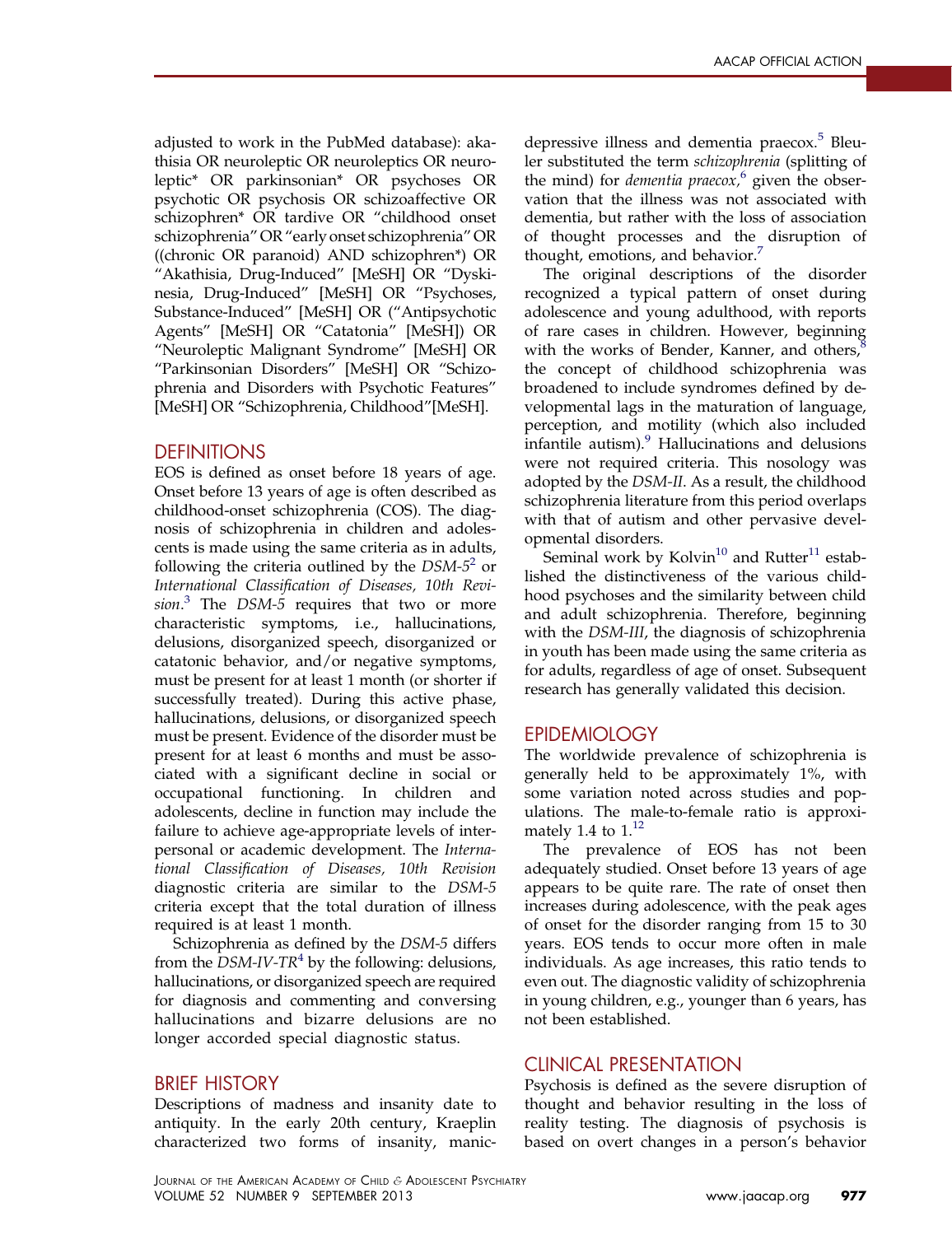and functioning, with evidence of disrupted thinking evident on mental status examination. $^{13}$  $^{13}$  $^{13}$ Although psychotic symptoms are characteristic of schizophrenia, psychosis may present with other illnesses, including mood disorders, neurologic conditions, and acute intoxication.

The diagnostic assessment of schizophrenia in youth presents unique developmental concerns. Misdiagnosis is common, particularly at time of onset[.14-17](#page-12-0) Conditions often misdiagnosed as schizophrenia in youth include bipolar disorder and other psychotic mood disorders,<sup>17,18</sup> personality disorders, $^{19}$  obsessive-compulsive disorder, $^{20}$ and developmental syndromes.<sup>[16](#page-12-0)</sup> Comprehensive diagnostic assessments, which reconcile mental status findings with the rigorous application of diagnostic criteria, help improve accuracy. $14,21$ 

Most children who report hallucinations do not meet criteria for schizophrenia, and many do not have a psychotic illness[.22,23](#page-12-0) Normative childhood experiences, including overactive imaginations and vivid fantasies, can be misinterpreted as psychosis. Distinguishing formal thought disorder from developmental disorders that impair speech and language function can be a challenge. $24$ Expertise in childhood psychopathology and experience in assessing reports of psychotic symptoms in youth are important prerequisite skills for clinicians evaluating youth for possible psychosis.

### Symptomatology

Schizophrenia is characterized by positive and negative symptoms. Positive symptoms refer to hallucinations, delusions, and thought disorder. Negative symptoms are those of deficits, i.e., flat affect, anergy, and paucity of speech or thought. Disorganized behavior may represent an independent third domain, including disorganized speech (e.g., incoherence, looseness of associations), bizarre behavior, and poor attention. $4$ 

Hallucinations, thought disorder, and flattened affect have been consistently found in EOS, whereas systematic delusions and catatonic symptoms occur less frequently.<sup>[25](#page-12-0)</sup> Developmental variation in language and cognition may affect the range and quality of symptom presentation.

#### Cognitive Delays

Cognitive delays are common with EOS.<sup>[26](#page-12-0)</sup> Deficits in memory, executive functioning, attention, and global impairments are generally noted. Children who later develop schizophrenia often have premorbid problems with verbal reasoning,

working memory, attention, and processing speed.<sup>[27](#page-12-0)</sup> Cognitive decline typically occurs at the time of onset of illness. Once established, intellectual deficits appear to be stable over time without continued deterioration.<sup>[28](#page-12-0)</sup> These findings are consistent with those in the adult literature.

#### Premorbid Functioning

Premorbid abnormalities are evident in most youth who develop schizophrenia, especially those with COS.<sup>[29](#page-12-0)</sup> Common premorbid difficulties include social withdrawal and isolation, disruptive behavior disorders, academic difficulties, speech and language problems, and cognitive delays. Because schizophrenia in youth often has an insidious onset, the gradual development of psychotic symptoms in a child with premorbid language delays and social withdrawal can be difficult to recognize.

Predicting which youth with premorbid characteristics of schizophrenia will eventually develop the disorder remains a challenge. Factors in high-risk youth that predict progression into the illness include familial risk for schizophrenia plus a recent deterioration in functioning; unusual, suspicious, or paranoid thought content; greater social impairment; and/or a history of substance abuse. $30$ 

## ETIOLOGY

Schizophrenia is a heterogeneous disorder with multiple etiologies. To date, no single set of causes has been identified. Current evidence suggests that a multifactorial neurodevelopmental model best explains the development of schizophrenia, with multiple genetic and environmental expo-sures playing roles.<sup>[31](#page-12-0)</sup> Neurobiological research suggests that EOS and adult-onset schizophrenia share etiologic factors, although EOS may be a more severe form[.32,33](#page-12-0)

#### Genetic Factors

Family, twin, and adoption studies support a strong genetic component for schizophrenia. The lifetime risk of developing the illness is 5 to 20 times higher in first-degree relatives of affected probands compared with the general population. The rate of concordance between monozygotic twins is approximately 40% to 60%. Concordance rates in dizygotic twins and other siblings are  $5\%$  to  $15\%$ .<sup>[34](#page-12-0)</sup> Genomewide association studies, using large collaborative international cohorts, have published findings implicating different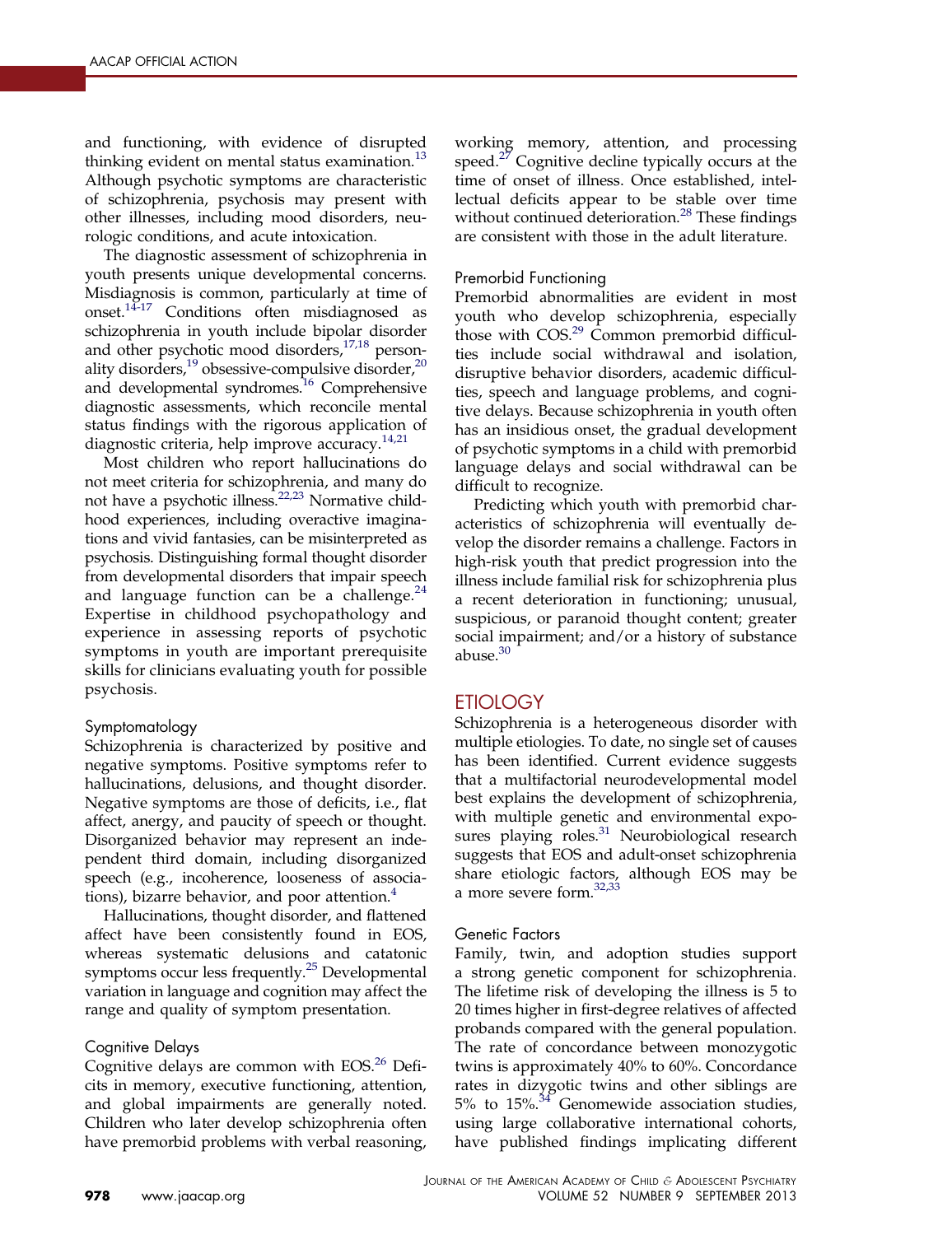genomic loci and genes, including the major histocompatibility complex (6p21.1), MIR137, and ZNF804a.<sup>[35,36](#page-12-0)</sup> For EOS, positive associations have been reported for several candidate genes, including those reported in the adult literature. $37$ 

Emerging evidence shows that rare deletions and duplications are enriched in individuals with schizophrenia.<sup>[38-42](#page-12-0)</sup> Structural mutations arising at genomic "hotspots," including 1q21.1, 15q13.3, and 22q11.2, may be responsible for 0.5% to 1.0% of cases. EOS appears to be associated with a higher rate of large cytogenetic abnormalities and rare structural variants $37$  than reported in adults with the illness. These include 22q11.2 deletion syndrome (velocardiofacial syndrome),<sup>[43](#page-12-0)</sup> which is associated with substantial rates of behavioral, cognitive, and psychiatric problems, including psychosis. Most rare copy number errors detected in affected persons are found at different genetic loci, and many are unique to one individual or family. Thus, the emerging research suggests that most affected persons have a different genetic cause, which has important implications for intervention and translational research.[44](#page-12-0)

### Environmental Exposures

Genetic and environmental factors interact to shape neurodevelopmental processes, affecting disease risk and progression.<sup>[45](#page-12-0)</sup> Environmental exposures may mediate disease risk by different mechanisms, including direct neurologic damage, gene-by-environment interactions, epigenetic effects, and/or de novo mutations. $46$  Numerous environmental factors have been hypothesized to contribute to the development of schizophrenia, including in utero exposure to maternal famine, paternal age, prenatal infections, obstetric com-plications, marijuana use, and immigration.<sup>[47](#page-12-0)</sup>

#### Neuroanatomic Abnormalities

Structural brain aberrations most consistently reported in adults with schizophrenia include increased lateral ventricle volumes and decreases in hippocampus, thalamus, and frontal lobe volumes[.48](#page-12-0) EOS is associated with similar abnormalities, $49,50$  with limbic structures appearing to play a particularly important role.<sup>51</sup> Youth with EOS exhibit significant decreases in gray matter volumes $52,53$  and decreased cortical folding. $54$ Cortical abnormalities appear to be most profound in  $COS.<sup>55</sup>$  Follow-up longitudinal studies have shown that cortical thinning in COS may plateau in early adulthood, when it becomes

similar to the adult regional pattern.<sup>56,57</sup> Structural brain findings found in EOS are theorized to stem from the disruption of neurodevelopmental pro-cesses emerging during adolescence.<sup>[58](#page-13-0)</sup> In the National Institute of Mental Health COS cohort, unaffected siblings of patients shared similar patterns of cortical deficits, suggesting these are familial traits with variable impact on disease risk. $59,60$ 

## Psychological and Social Factors

There is no evidence that psychological or social factors cause schizophrenia. Rather, environmental factors may potentially interact with biologic risk factors to mediate the timing of onset, course, and severity of the disorder.<sup>[61](#page-13-0)</sup> Psychosocial factors, including expressed emotion within the family setting, influence the onset and/or exacerbation of acute episodes and relapse rates. These interactions are complex and bidirectional. Being raised in a healthy home environment may be protective for children with a familial risk for schizophrenia.<sup>[62](#page-13-0)</sup> Alternatively, the presence of difficult family interactions may not be causal, but rather a reaction to the collection of difficulties the patient brings to the family setting.

## COURSE AND OUTCOME

The course of schizophrenia varies across individuals. There are hallmark phases that are important to recognize when making diagnostic and therapeutic decisions.

Prodrome. Most patients experience some degree of functional deterioration before the onset of psychotic symptoms, including social withdrawal and isolation, idiosyncratic or bizarre preoccupations, unusual behaviors, academic failure, deteriorating self-care skills, and/or dysphoria. These changes may be associated with depression, anxiety, aggressive behaviors, or other conduct problems, including substance abuse, which often confuse the diagnostic picture. The prodromal phase may vary from an acute marked change in behavior to a chronic insidious deterioration.

Acute Phase. The acute phase is marked by prominent positive symptoms (i.e., hallucinations, delusions, disorganized speech and behavior) and a significant deterioration in functioning. This phase may last several months depending in part on the response to treatment.

Recuperative/Recovery Phase. After the acute phase, with the remission of the acute psychosis,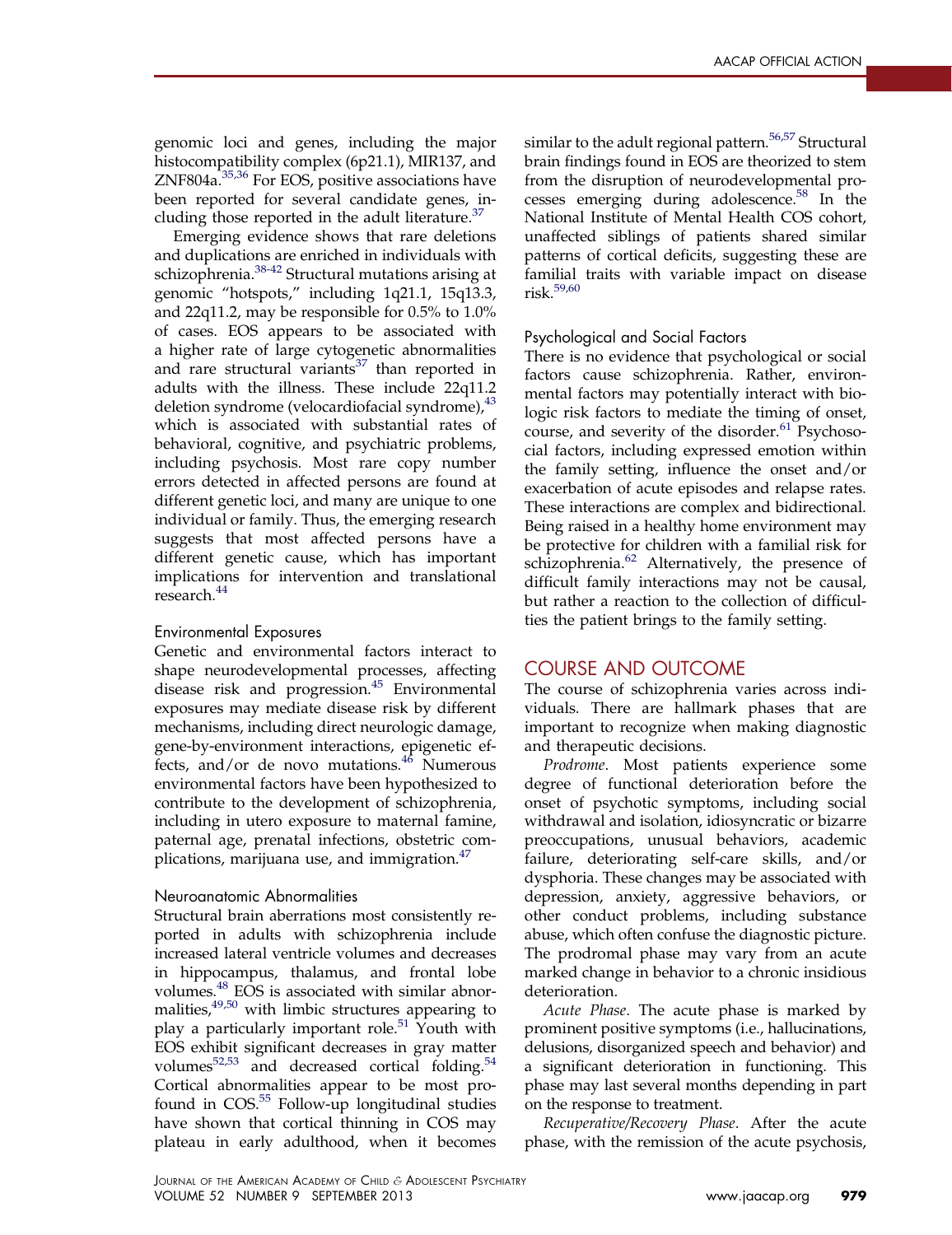there is generally a several-month period when the patient continues to experience a significant degree of impairment. Negative symptoms (flat affect, anergia, social withdrawal) predominate, although some positive symptoms may persist. In addition, some patients will develop a postpsychosis depression characterized by dysphoria.

Residual Phase. Youth with EOS may have prolonged periods (several months or more) between acute phases when they do not experience significant positive symptoms. However, most patients will continue to be at least somewhat impaired owing to negative symptoms. Unfortunately, some affected individuals never progress to residual symptoms and remain chronically symptomatic despite adequate treatment.

#### Outcome

Follow-up studies of EOS, spanning periods up to several decades, have suggested moderate to severe impairment across the lifespan.<sup>[25](#page-12-0)</sup> Poor long-term outcome is predicted by low premorbid functioning, insidious onset, higher rates of negative symptoms, childhood onset, and low intellectual functioning.[15,63-67](#page-12-0) When followed into adulthood, youth with EOS have shown greater social deficits, lower levels of employment, and a lower likelihood to live independently compared with those with other childhood-onset psychotic disorders.<sup>[67,68](#page-13-0)</sup>

Suicidality is prevalent in youth with schizophrenia spectrum disorders.[69](#page-13-0) In follow-up studies, at least 5% of individuals with EOS died by completed suicide or by accidental death directly because of behaviors influenced by psychotic thinking. $17,70$  As adults, individuals with schizophrenia are at higher risk of other morbidities, such as heart disease, obesity, human immunodeficiency virus, hepatitis, and diabetes. $11$ 

## DIFFERENTIAL DIAGNOSIS

The effective treatment of schizophrenia relies on an accurate diagnosis and a thorough assessment to identify any other contributing medical or psychiatric conditions and/or psychosocial stressors. The proper assessment of psychosis in youth requires the gauging of potential symptom reports in the context of normal development. The mere fact that a child responds affirmatively to questions regarding hallucinations or delusions does not ipso facto mean the child is psychotic. Psychotic symptoms occur in the context of an illness, and psychotic illnesses are

rare in youth, especially in children younger than 12 years. The accurate diagnosis of schizophrenia and other psychotic illnesses should be based on characteristic patterns of illness and overt signs on the mental status examination. Clinical features that help confirm a diagnosis of schizophrenia include deteriorating function, thought disorder, and bizarre behavior. There are several important diagnoses to rule out when assessing a youth for schizophrenia.

#### Medical Conditions

The list of medical conditions that can result in psychosis is exhaustive, including central nervous system infections, delirium, neoplasms, endocrine disorders, genetic syndromes (e.g., velocardiofacial [22q11] syndrome), autoimmune disorders, and toxic exposures.

Drugs of abuse that can result in psychotic symptoms include dextromethorphan, lysergic acid diethylamide, hallucinogenic mushrooms, psilocybin, peyote, cannabis, stimulants, and inhalants. Prescription drugs associated with psychosis, especially when used inappropriately, include corticosteroids, anesthetics, anticholinergics, antihistamines, and amphetamines. Typically, acute psychosis secondary to intoxication resolves within days to weeks once the offending drug is discontinued.

Adolescents with EOS appear to be at substan-tial risk for comorbid substance abuse.<sup>[72](#page-13-0)</sup> Cannabis use in teenagers is associated with a higher risk of eventually developing psychosis.<sup>[73](#page-13-0)</sup> When drug abuse precedes the development of schizophrenia, it is difficult to gauge whether the psychosis represents independent drug effects or the unmasking of the underlying illness in an individual with other neurobiological vulnerabilities.

#### Schizoaffective Disorder

By definition, schizoaffective disorder requires the presence of psychotic symptoms plus prominent mood episodes (meeting full criteria for mania or depression) that are present for a substantial duration of the illness. The DSM-5 emphasizes the requirement of a full mood episode, which should be present for the majority of the total duration of the active and residual portions of the illness. These are important distinctions because mood symptoms, such as dysphoria, irritability, or grandiosity, are common in individuals with schizophrenia, and the reliability of the diagnosis of schizoaffective disorder in clinical settings has been poor.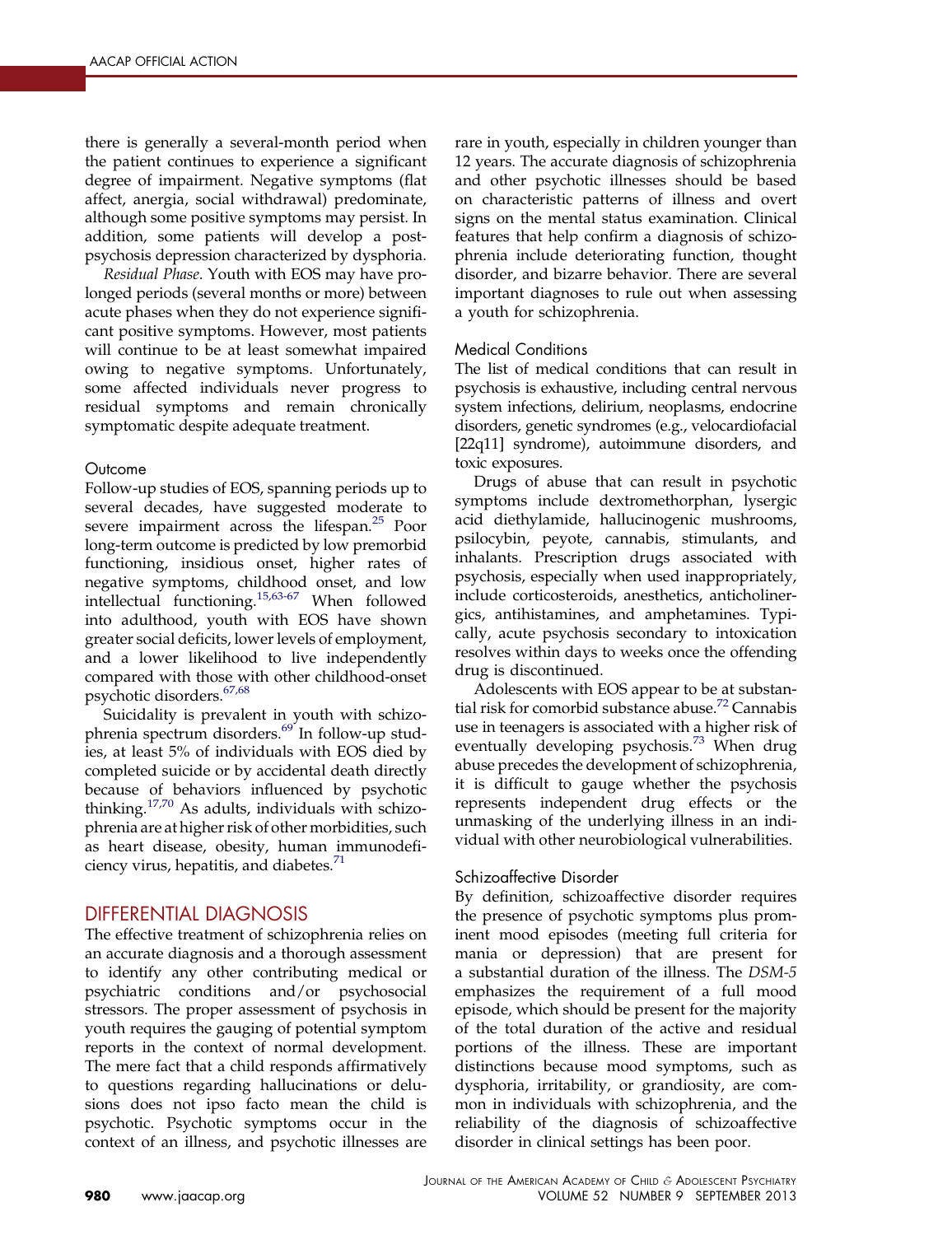Youth with schizoaffective disorder present with the same severity of psychotic symptoms and functional impairment as those with schizophrenia.[74](#page-13-0) The stability of early-onset schizoaffective disorder as a diagnosis appears to vary over time and can be difficult to distinguish from schizophrenia.<sup>[15,21](#page-12-0)</sup>

#### Affective Psychosis

Psychotic mood disorders (especially bipolar disorder) can present with different affective and psychotic symptoms. Full-blown mania in teenagers often presents with florid psychosis, including hallucinations, delusions, and thought disorder[.75](#page-13-0) Psychotic depression may present with mood congruent or incongruent hallucina-tions or delusions.<sup>[76](#page-13-0)</sup>

Alternatively, symptoms of schizophrenia, such as negative symptoms, may be confused with a mood disorder. The overlap in symptoms increases the likelihood of misdiagnosis. Longitudinal reassessment is needed to ensure diagnostic accuracy.

#### Atypical Reports of Psychotic Symptoms

Many children and adolescents report symptoms suggestive of hallucinations and delusions, yet do not present with overt evidence of psychosis.[22,23,77](#page-12-0) In an epidemiologic survey, questions regarding possible psychotic symptoms had a high rate of false-positive results.<sup>78</sup> Reports suggestive of psychosis in children may stem from overactive imaginations, cognitive limitations, or simply misunderstanding the question.

Youth diagnosed with posttraumatic stress disorder, conduct problems, and/or depression have been found to report significantly higher rates of psychotic-like symptoms than controls.<sup>[22,23,77](#page-12-0)</sup> Maltreated youth are particularly vulnerable to report such symptoms, which may represent dissociation and/or anxiety, including intrusive thoughts/worries, derealization, or depersonalization.[15,79-81](#page-12-0) Individuals with childhood abuse histories are at greater risk for being diagnosed with psychotic illnesses as adults. $82,83$  Of course, individuals with schizophrenia may have significant histories of trauma. A trauma history neither establishes nor rules out a schizophrenia spectrum disorder. The clinical task is to determine the nature of symptom reports to make an accurate diagnostic assessment. Differentiating traumarelated symptoms from true psychosis can be particularly challenging, yet has important impli-cations for treatment and diagnostic specificity.<sup>[84](#page-13-0)</sup>

#### Pervasive Developmental Disorders/Autism

Autism and pervasive developmental disorders are distinguished from schizophrenia by the absence of psychotic symptoms and by the predominance of the characteristic deviant language patterns, aberrant social relatedness, or repetitive behaviors. The younger age of onset and the absence of a normal period of development are also indicative. The premorbid abnormalities in EOS tend to be less pervasive and severe than those with autism.<sup>[10,11](#page-12-0)</sup>

Youth with schizophrenia often have premorbid and/or comorbid problems with social oddities and aloofness, which may be character-ized as autism spectrum disorders.<sup>[85](#page-13-0)</sup> These symptoms are likely nonspecific markers of disrupted brain development $86$  and may reflect potential shared etiologic mechanisms that are common to both syndromes.<sup>[85](#page-13-0)</sup> Once psychotic symptoms become apparent, the diagnosis of schizophrenia takes precedence.

## EVIDENCE BASE FOR PRACTICE PARAMETERS

In this parameter, recommendations for best assessment and treatment practices are stated in accordance with the strength of the underlying empirical and/or clinical support.

- Clinical Standard [CS] is applied to recommendations that are based on rigorous empirical evidence (e.g., meta-analyses, systematic reviews, individual randomized controlled trials) and/or overwhelming clinical consensus
- Clinical Guideline [CG] is applied to recommendations that are based on strong empirical evidence (e.g., nonrandomized controlled trials, cohort studies, case-control studies) and/or strong clinical consensus
- Clinical Option [OP] is applied to recommendations that are based on emerging empirical evidence (e.g., uncontrolled trials or case series/reports) or clinical opinion, but lack strong empirical evidence and/or strong clinical consensus
- Not Endorsed [NE] is applied to practices that are known to be ineffective or contraindicated

The strength of the empirical evidence is rated in descending order as follows:

• Randomized, Controlled Trial [rct] is applied to studies in which subjects are randomly assigned to two or more treatment conditions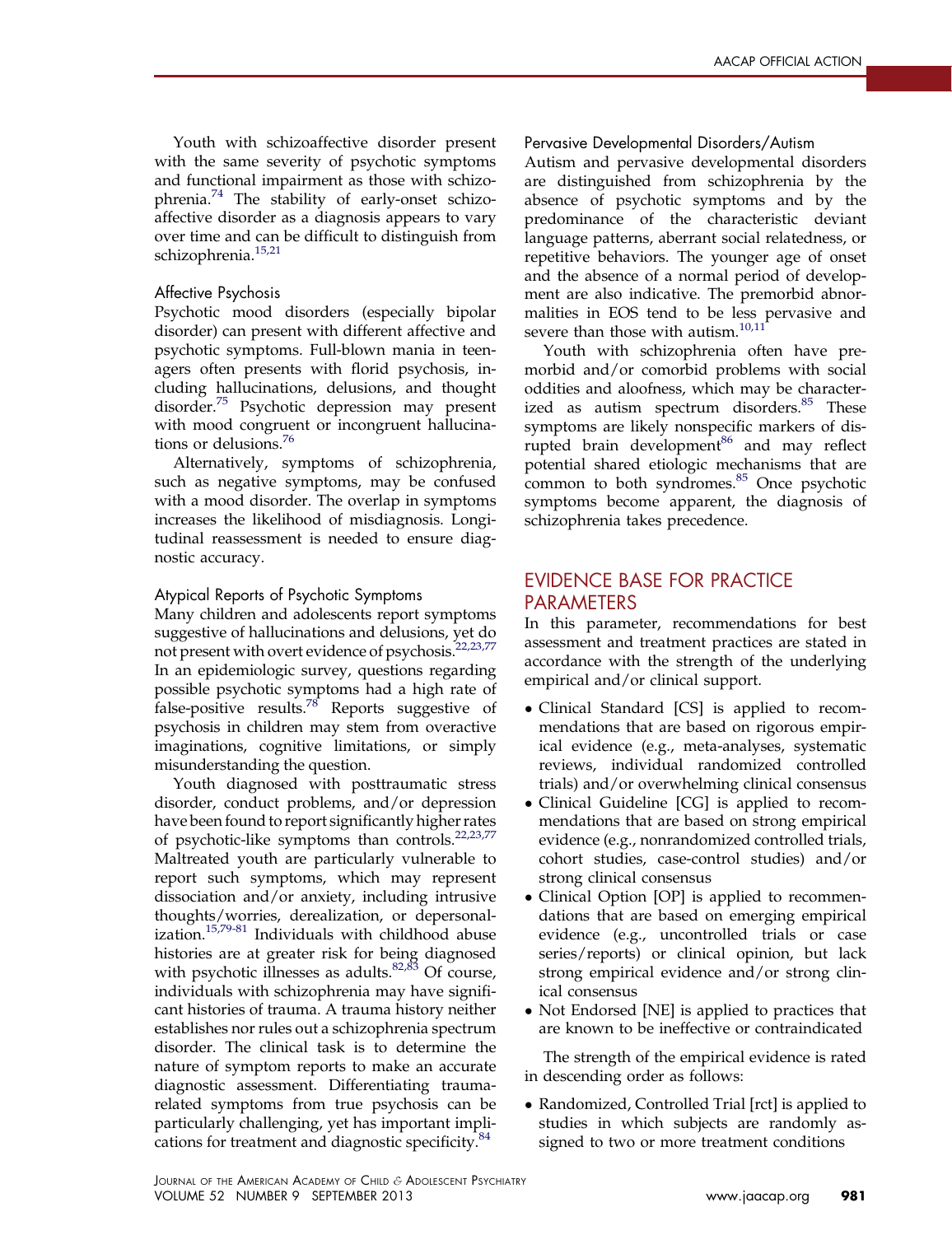- Controlled Trial [ct] is applied to studies in which subjects are nonrandomly assigned to two or more treatment conditions
- Uncontrolled Trial [ut] is applied to studies in which subjects are assigned to one treatment condition
- Case series/report [cs] is applied to a case series or a case report

## RECOMMENDATIONS

Recommendation 1. Psychiatric assessments for children and adolescents should include screening questions for psychosis. [CS]

In the psychiatric assessment, general inquiries should be made regarding changes in behavior or any evidence of problems with thinking or perceptions. Questions such as "Does your mind ever play tricks on you?," "Do you hear voices talking to you when no one is there?," and "Does your mind ever feel confused" help elicit possible symptoms. Youth with EOS can generally describe relevant aspects of their psychotic symptoms, although some will be too disorganized, confused, and/or paranoid to provide accurate details or relevant history. Parents, family members, teachers, and treatment providers are important sources of information for documenting overt changes in behavior and thinking.

It is important to gauge suspected psychosis in a developmental context. When evaluating youth, especially children younger than 12 years, the clinician must ensure that the child understands the question and that developmental considerations are taken into account. True psychotic symptoms are generally confusing to the individual and experienced as distressing external phenomena beyond the individual's control. Highly descriptive, detailed, organized, and/or situation-specific reports are less likely to represent true psychosis. Schizophrenia and other psychotic illnesses are associated with disorganized thinking and behavior and deterioration in functioning. Overt signs of the illness should be evident on the mental status examination and in descriptions of the child's behavior. Without overt evidence of psychosis, the validity of symptom reports suggestive of schizophrenia in children needs to be carefully scrutinized.

Recommendation 2. The diagnosis of schizophrenia in children and adolescents should follow DSM-5 criteria, using the same criteria as for adults. [CS]

A comprehensive diagnostic assessment includes interviews with the child or adolescent and the family plus a review of past records and any other available ancillary information. Issues to address include overt evidence of psychotic symptoms (including mental status examination findings, symptom presentation, course of illness) and a pertinent review of systems and potential confounding factors (including any history of significant developmental problems, mood disorders, trauma, or substance abuse).

Diagnostic accuracy may be improved by using a structured diagnostic interview that is designed for youth and includes a module for psychotic illnesses.[87](#page-13-0) Diagnostic status should be reassessed over time because clinical presentations of psychotic illnesses tend to change, espe-cially during the first few years of illness.<sup>[88](#page-13-0)</sup> In some cases, decreasing a child's medication burden (including attempting a medication-free trial if possible) may be indicated to clarify a complicated clinical presentation.

Recommendation 3. Youth with suspected schizophrenia should be carefully evaluated for other pertinent clinical conditions and/or associated problems, including suicidality, comorbid disorders, substance abuse, developmental disabilities, psychosocial stressors, and medical problems. [CS]

Youth with suspected schizophrenia require a thorough psychiatric and medical evaluation, including the assessment for common comorbid conditions, such as substance abuse or cognitive delays. When present, active psychotic symptoms are generally prioritized as the main target for treatment. Comorbid conditions, such as substance abuse, may respond better to treatment once acute symptoms of schizophrenia are stabilized. However, any life-threatening symptoms, such as suicidal behavior or severe aggressive behaviors, must be prioritized in the treatment plan.

There are no neuroimaging, psychological, or laboratory tests that establish a diagnosis of schizophrenia. The medical evaluation focuses on ruling out nonpsychiatric causes of psychosis and establishing baseline laboratory parameters for monitoring medication therapy. More extensive evaluation is indicated for atypical presentations, such as a gross deterioration in cognitive and motor abilities, focal neurologic symptoms, or delirium.

Assessments are obtained based on specific medical indications, e.g., neuroimaging studies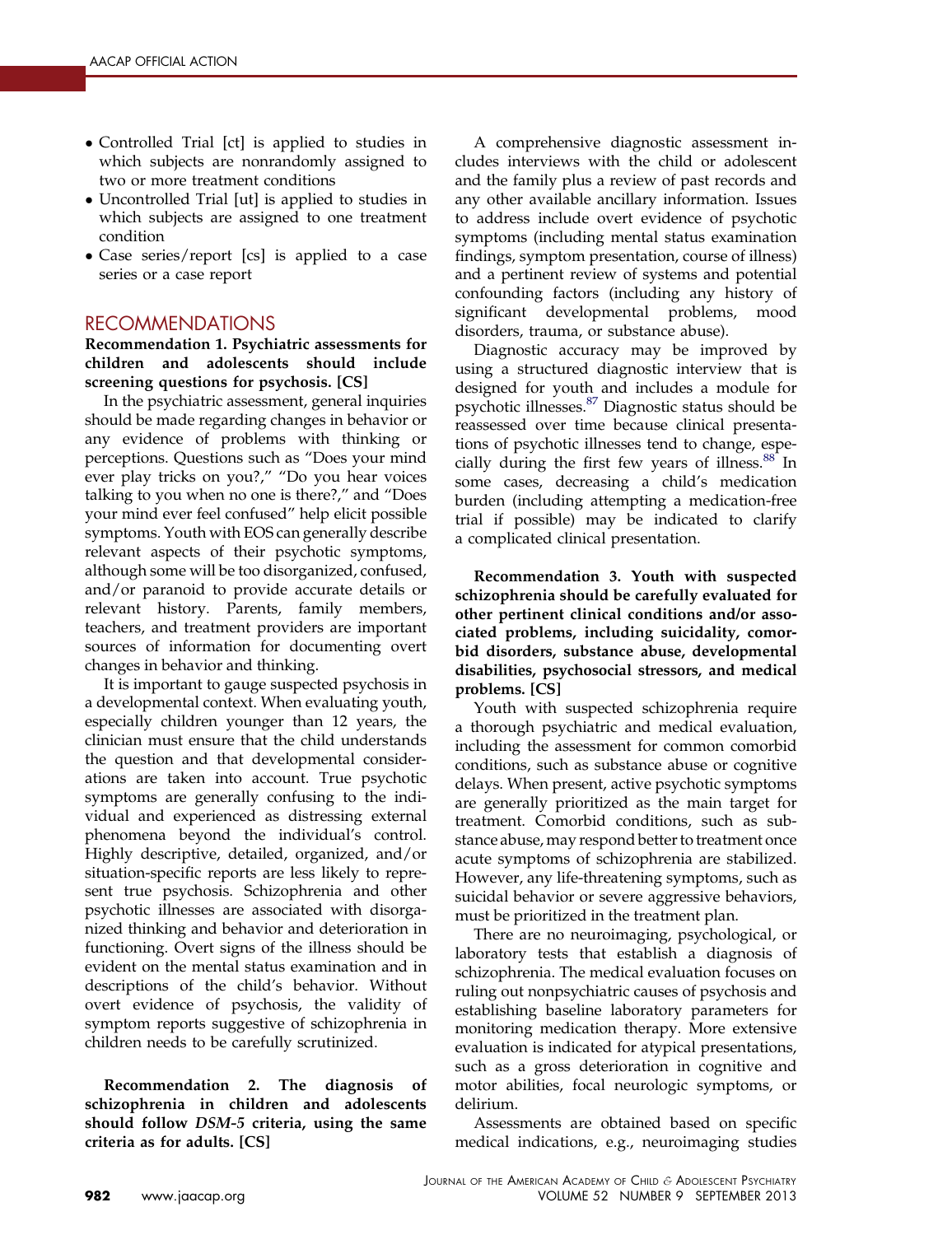when neurologic symptoms are present or an electroencephalogram for a clinical history suggestive of seizures. Toxicology screens are indicated for acute onset or exacerbations of psychosis when exposure to drugs of abuse cannot otherwise be ruled out. Genetic testing is indicated if there are associated dysmorphic or syndromic features. Similarly, tests to rule out specific syndromes or diseases (e.g., amino acid screens for inborn errors of metabolism, ceruloplasmin for Wilson disease, porphobilinogen for acute intermittent porphyria) are indicated for clinical presentations suggestive of the specific syndrome in question. Broad screening for rare medical conditions is not likely to be informative in individuals with psychosis who do not present with other neurologic or medical concerns.

At the time of first diagnosis, routine laboratory testing typically assesses blood counts, liver and renal functions, and metabolic parameters and thyroid functions, which provide a general medical screen and serve as baseline assessments for medication monitoring. Neuropsychological testing cannot be used to establish the diagnosis but may be important for documenting cognitive deficits and for treatment and academic planning.

## Recommendation 4. Antipsychotic medication is a primary treatment for schizophrenia spectrum disorders in children and adolescents. [CS]

The efficacy of antipsychotic medications in the acute treatment of adults with schizophrenia is well established[.89](#page-13-0) In community settings, the atypical agents are often considered the preferred treatment. However, large adult trials, including the Clinical Antipsychotic Trials of Intervention Effectiveness study, $90$ <sup>[rct]</sup> the Cost Utility of the Latest Antipsychotic Drugs in Schizophrenia study,  $91$ <sup>[rct]</sup> and the European First-Episode Schizophrenia Trial study, $92$ <sup>[rct]</sup> raise questions as to whether secondgeneration (atypical) antipsychotics truly have superior efficacy than first-generation (typical) antipsychotics. Furthermore, many patients do not maintain the same medication treatment long term, often owing to lack of efficacy, side effects, or noncompliance.

Antipsychotic agents are also considered first-line treatment for schizophrenia spectrum disorders in youth, with second-generation agents typically being the treatments of first choice.<sup>[93](#page-13-0)</sup> It is recommended that these agents are used in conjunction with psychotherapeutic interventions (Recommendation 9).

Several controlled trials of antipsychotic agents for EOS have been conducted, although all have limitations and more studies are needed. Older studies support the use of loxapine<sup>94[rct]</sup> and haloperidol.<sup>95[rct]</sup> For adolescents with EOS, industrysponsored randomized controlled acute trials support the efficacy of risperidone ( $n = 257$ )<sup>[96\[](#page-13-0)rct]</sup> and aripiprazole ( $n = 302$ ).<sup>[97](#page-13-0)[rct]</sup> An industrysponsored trial found olanzapine to be superior to placebo on symptom ratings of psychosis  $(n = 107)$ . However, the overall response rate for olanzapine was low (38%) and did not differ from placebo.<sup>[98](#page-13-0)[rct]</sup>

There are few studies comparing the efficacy and safety of different agents for EOS. In youth with more broadly defined psychotic disorders  $(n = 50)$ , olanzapine was maintained significantly longer than risperidone and haloperidol.<sup>[99\[](#page-13-0)rct]</sup> The proportion of responders at 8 weeks for olanzapine (88%), risperidone (74%), and haloperidol (53%) was not significantly different. Sedation, extrapyramidal side effects (EPSs), and weight gain were common in all three groups. A small randomized controlled 6-week trial of adolescents with first-onset psychosis ( $n = 22$ ) found no significant differences in efficacy or tolerability between risperidone and quetiapine.<sup>[100\[](#page-13-0)rct]</sup> Similarly, an 8-week study of youth with different psychotic illnesses ( $n = 30$ ) found no differences in efficacy among olanzapine, risperidone, and quetiapine.<sup>[101](#page-13-0)[rct]</sup>

A national survey of Medicaid claims from 2001 to 2005 found that approximately 75% of youth diagnosed with a schizophrenia-related disorder discontinued their atypical antipsychotic medication (aripiprazole, risperidone, quetiapine, olanzapine, or ziprasidone,  $N = 1745$ ) within 18 months of initiating treatment.<sup>[102](#page-14-0)[cs]</sup> There were no differences in rates of treatment discontinuation or the need for psychiatric hospitalization among the different agents. A naturalistic follow-up study of youth with first-onset psychosis ( $n = 109$ ),<sup>[103\[](#page-14-0)cs]</sup> found that the agents used most often by providers were risperidone, quetiapine, and olanzapine. The three agents did not differ in measurements of symptom decrease. Olanzapine caused more weight gain, whereas risperidone was associated with more neurologic side effects.

The Treatment of Early Onset Schizophrenia Spectrum Disorders Study (TEOSS) compared olanzapine, risperidone, and molindone for youth with EOS spectrum disorders, using a randomized double-blind design. Fewer than  $50\%$  of participants (n = 119) responded over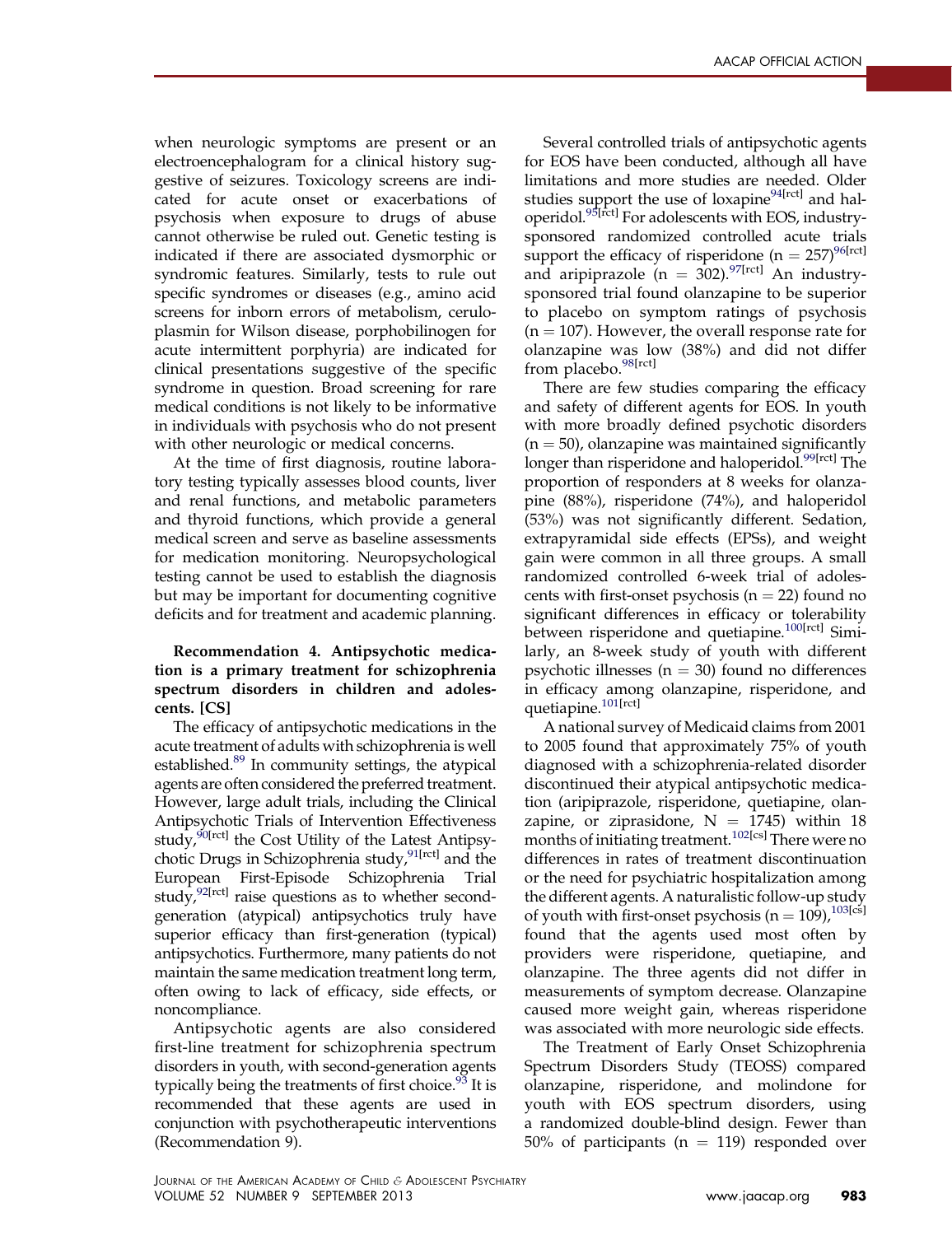8 weeks of acute treatment.<sup>[104\[](#page-14-0)rct]</sup> There were no significant differences found among the treatment groups in response rates or magnitude of symptom decrease. Patients receiving olanzapine gained significantly more weight than participants in the other two treatment arms. There were no statistically significant differences in mean EPS ratings among groups. However, all patients in the molindone group received prophylactic benztropine therapy, which likely influenced the rate of EPS.

Subjects in the TEOSS who were rated as responders after 8 weeks of therapy were allowed to continue their medication for up to an additional 44 weeks of maintenance treatment. Only 12% of subjects completed 12 months of therapy on their originally assigned medication.<sup>[105](#page-14-0)[rct]</sup> There were no significant differences among molindone, risperidone, and olanzapine in longterm treatment outcomes. Symptom improvements evident at 8 weeks tended to plateau. Thus, evidence from the TEOSS suggests that none of the agents worked sufficiently well and all had potential problems with side effects.

At this time, most atypical and traditional agents, with the exception of clozapine, can be used as primary treatment options for EOS. Risperidone, aripiprazole, quetiapine, paliperidone, and olanzapine are approved by the Food and Drug Administration for treating schizophrenia in adolescents 13 years and older. Haloperidol and molindone are approved by the Food and Drug Administration for treating schizophrenia in youth 13 years and older. However, the production of molindone was discontinued by the manufacturer.

Safety and effectiveness data addressing the use of antipsychotic medications for EOS remain limited and for the most part reflect short-term use. Comparative trials are generally lacking. The choice of which agent to use first is typically based on Food and Drug Administration approval status, side effect profile, patient and family preferences, clinician familiarity, and cost. Individual responses to different antipsychotics are variable, and if insufficient effects are evident after a 6-week trial using adequate dosages, a different antipsychotic agent should be tried. The risk for weight gain with olanzapine may limit its use as a first-line agent. An industry-sponsored trial of ziprasidone for adolescents with schizophrenia was terminated prematurely in 2009 because of a lack of efficacy. Therefore, ziprasidone probably should not be considered for this population unless other data supporting efficacy become available.

Depot antipsychotics have not been studied in pediatric age groups and have inherent risks with long-term exposure to side effects. Therefore, they should be considered only in schizophrenic adolescents with documented chronic psychotic symptoms and a history of poor medication adherence.

## Recommendation 5. Ongoing medication therapy should be provided to most youth with schizophrenia to improve functioning and prevent relapse. [CS]

Most individuals with schizophrenia need long-term treatment and are at significant risk of relapse if their antipsychotic medication is dis-continued.<sup>[89](#page-13-0)</sup> Most youth with EOS remain chron-ically impaired, even with treatment.<sup>[64,66,68,70,105](#page-13-0)</sup> Patients should maintain regular physician contact to monitor symptom course, side effects, and adherence. The goal is to maintain the medication at the lowest effective dose to minimize potential adverse events. Many youth will continue to experience some degree of positive or negative symptoms, requiring ongoing treatment. The patient's overall medication burden should be reassessed over time, with the goal of maintaining effective dosages and minimizing side effects. Adjustments in medications should be gradual, with adequate monitoring for changes in symptom severity. After a prolonged remission, a small number of individuals may be able to discontinue antipsychotic medications without re-emergence of psychosis. In these situations, periodic longitudinal monitoring is still recommended because some of these patients may eventually experience another psychotic episode.

Recommendation 6. Some youth with schizophrenia spectrum disorders may benefit from adjunctive medication treatments to address side effects of the antipsychotic agent or to alleviate associated symptomatology (e.g., agitation, mood instability, depression, explosive outbursts). [CG]

Adjunctive medications commonly used in clinical practice include antiparkinsonian agents  $(extrapvramidal side effects)$ ,  $\beta$ -blockers (akathisia), mood stabilizers (mood instability, aggression), antidepressants (depression, negative symptoms), and/or benzodiazepines (anxiety, insomnia, akathisia). Benzodiazepines also are used as primary treatments for catatonia.[106](#page-14-0) There are no studies systematically addressing the use of adjunctive agents in youth with schizophrenia. Although adjunctive agents are widely used in adults with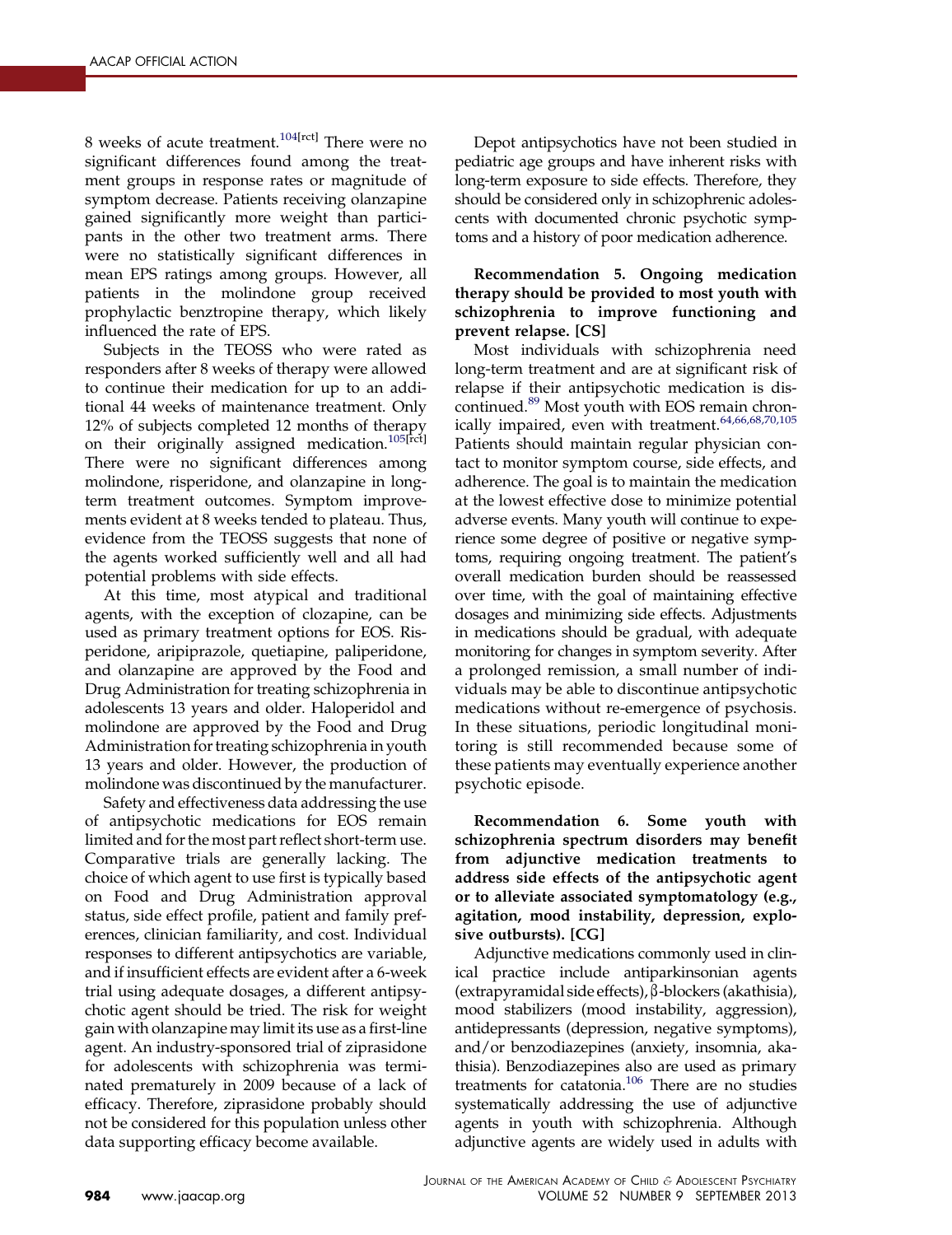schizophrenia, further research is needed to establish their efficacy.<sup>107</sup> Medication trials need to be conducted systematically to avoid unnecessary polypharmacy. Although youth with schizoaffective disorder are often assumed to need concurrent antidepressants or mood stabilizers, these practices have not been systematically studied. In the TEOSS, there were no significant differences in treatment response between patients with schizophrenia and those with schizoaffective disorder[.104](#page-14-0)

The  $\omega$ -3 fatty acids have been suggested to be potentially useful as an adjunctive treatment for schizophrenia or as preventive therapy.<sup>[108](#page-14-0)</sup> One randomized controlled trial found that  $\omega$ -3 fatty acids helped delay the onset of psychosis in high-risk patients.<sup>[109\[](#page-14-0)rct]</sup> As of yet, this study has not been replicated, and at this time there are no interventions with conclusive evidence for treating prodromal psychosis.[110](#page-14-0)

Recommendation 7. A trial of clozapine should be considered for youth with treatment resistant schizophrenia spectrum disorders. [CS]

Clozapine is the only antipsychotic agent for which there is established superiority over other agents. For treatment-refractory EOS, clozapine was more beneficial than haloperidol ( $n = 21$ ) or high-dose olanzapine (n = 39) for positive and<br>negative symptoms (n =  $21$ )<sup>111[rct],112[rct]</sup> and negative symptoms  $(n = 21)^{111[rct],112[rct]}$  $(n = 21)^{111[rct],112[rct]}$  $(n = 21)^{111[rct],112[rct]}$  $(n = 21)^{111[rct],112[rct]}$  $(n = 21)^{111[rct],112[rct]}$ superior to olanzapine for negative symptoms  $(n = 25).$ <sup>[113](#page-14-0)[rct]</sup> A naturalistic follow-up study of EOS found clozapine more effective than haloperidol, risperidone, or olanzapine  $(n = 47).$ <sup>[114](#page-14-0) $|cs|$ </sup> However, owing to potential side effects, clozapine is reserved for treatment refractory cases, i.e., patients with two or more failed trials of a first-line antipsychotic agent.

Before using clozapine, it is important to review the child's clinical status and treatment history to ensure that the presentation accurately reflects treatment refractory schizophrenia. For complicated cases or the apparent diagnosis of schizophrenia in a younger child (e.g., <12 years), a diagnostic second opinion may be warranted.

When using clozapine, systematic monitoring of side effects, including following established protocols for blood count monitoring, is required. White blood cell and absolute neutrophil counts are obtained at baseline and weekly for the first 6 months to monitor the risk for agranulocytosis. These protocols require a coordinated effort among the pharmacy, laboratory, and physician to ensure that the blood count parameters are being monitored concurrently with prescriptions.

Recommendation 8. Baseline and follow-up monitoring of symptoms, side effects, and laboratory tests should be performed as indicated. [CS]

Antipsychotic medications need to be monitored systematically for side effects (for specific recommendations, see the American Academy of Child and Adolescent Psychiatry [AACAP] Practice Parameter for the Use of Atypical Antipsychotic Medications in Children and Adolescents). $115$  When using second-generation antipsychotic agents, it is particularly important to monitor metabolic functions and weight gain. Youth appear to be particularly prone to metabolic side effects, including the long-term risks of diabetes and hyperlipidemia.

In a naturalistic study, youth naive to antipsychotic therapy ( $n = 272$ , 4–19 years old) gained on average 4.4 kg on aripiprazole, 5.3 kg on risperidone, 6.1 kg on quetiapine, and 8.5 kg on olanzapine over approximately 12 weeks of treatment.<sup>116</sup> Indications for treatment included psychosis, mood disorders, and/or disruptive behavior disorders. A comparison group of psychiatrically ill youth not receiving an antipsychotic agent ( $n = 15$ ) gained only 0.2 kg over the same time period. Significant increases in cholesterol and/or triglycerides were noted in subjects taking olanzapine, quetiapine, and risperidone.

These data highlight the significant risk of weight gain with second-generation agents in children and adolescents and portend long-term risks for cardiovascular and metabolic problems. Thus, it is important that metabolic functions and risk factors are systematically monitored, including body mass index, fasting glucose, fasting triglycerides, fasting cholesterol, waist circumference, high-density lipoprotein/low-density lipoprotein, blood pressure, and symptoms of dia-betes.<sup>[117](#page-14-0)</sup> Although the metabolic risks are widely recognized, most patients taking antipsychotic medications are not adequately monitored.<sup>118</sup>

Consensus guidelines recommend the following $119$ :

- At baseline, assess the patient's and/or family history of obesity, diabetes, cardiovascular disease, dyslipidemia, or hypertension.
- Assess and document the patient's body mass index at baseline, at 4, 8, and 12 weeks, and at least every 3 months thereafter, or more often as indicated.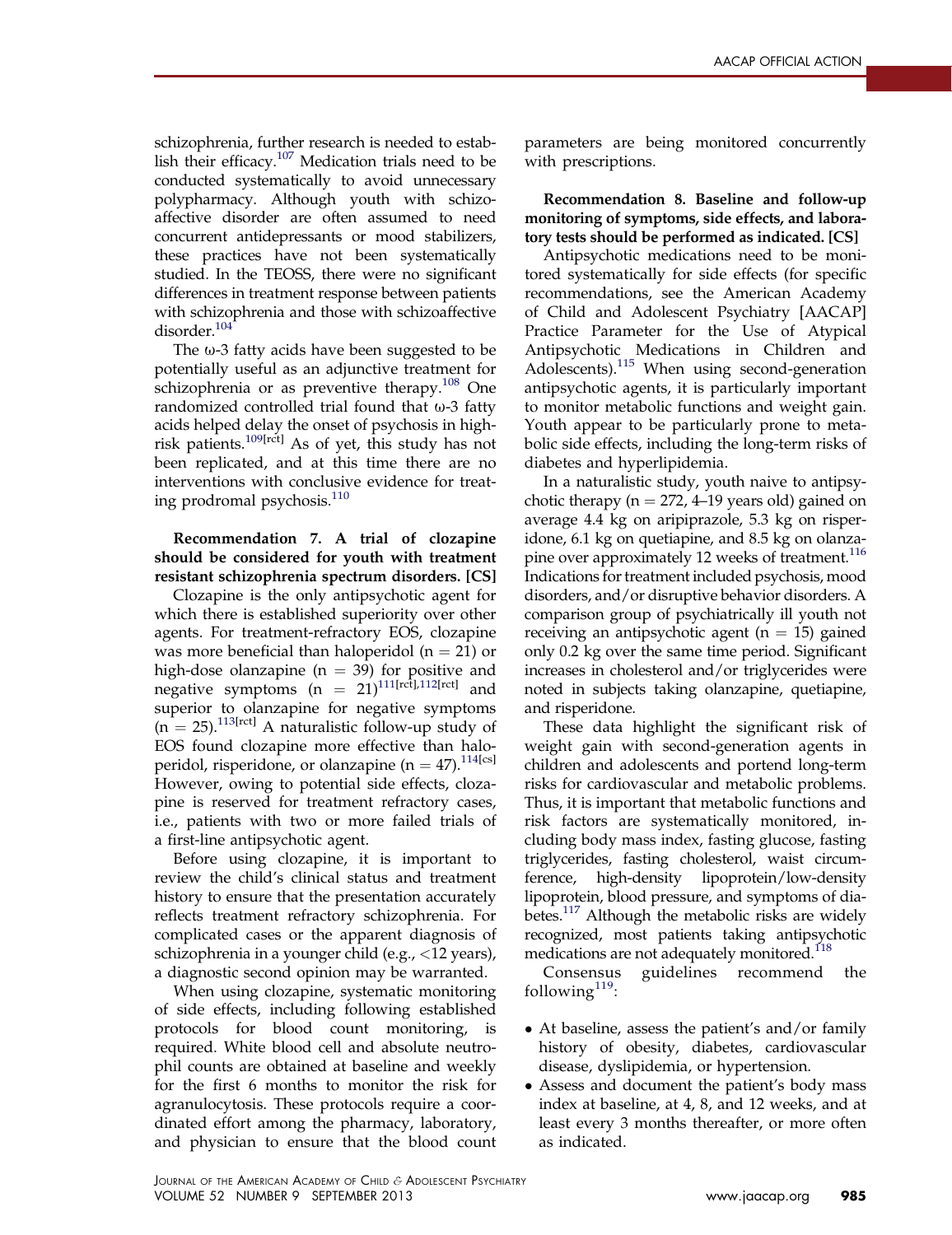Assess and document the patient's fasting glucose, fasting lipid profile, and blood pressure at baseline and after 3 months of treatment. If the results are normal after 3 months of treatment, glucose and blood pressure monitoring is recommended annually. If the lipid profile is normal after 3 months, follow-up monitoring is recommended at least every 5 years.

These consensus guidelines were developed for all age groups. Recommendations for pediatric patients suggest following up on metabolic parameters every 6 months, with more frequent monitoring as clinically indicated.<sup>[120](#page-14-0)</sup>

All patients prescribed antipsychotic agents should be advised of the importance of a healthy lifestyle, including cessation of smoking, healthy diet, and routine exercise.<sup>[117,120](#page-14-0)</sup> If a patient develops significant weight gain or evidence of metabolic syndrome (obesity, hypertension, dyslipidemia, and insulin resistance), the options include switching to a different antipsychotic agent with lower metabolic risk or adding an agent that targets metabolic problems (e.g., metformin).<sup>[120](#page-14-0)</sup> Clinically significant abnormalities (e.g., hypercholesterolemia) should be targeted for specific treatment and may require referral for specialty care.<sup>[120](#page-14-0)</sup>

EPSs, including dystonia, akathisia, tardive dyskinesia, and neuroleptic malignant syndrome, may occur with traditional or atypical agents and need to be periodically assessed throughout treatment. Standardized measurements, such as the Abnormal Involuntary Movement Scale<sup>[121](#page-14-0)</sup> and the Neurological Rating Scale,<sup>[122](#page-14-0)</sup> are helpful for monitoring for abnormal movements and neurologic side effects.

To avoid acute EPSs, the use of prophylactic antiparkinsonian agents may be considered, especially in those at risk for acute dystonias or have a history of dystonic reactions. The need for antiparkinsonian agents should be re-evaluated after the acute phase of treatment or if doses are lowered, because many patients do not need them during long-term therapy.

Other potential adverse events noted with antipsychotic agents include sedation, orthostatic hypotension, sexual dysfunction, hyperprolactinemia, electrocardiographic changes (including prolongation of the corrected QT interval), elevated liver transaminases, and steatohepatitis.<sup>93</sup> In adults, traditional and atypical antipsychotic agents are associated with an increased risk of sudden death.<sup>[123](#page-14-0)</sup> Sudden death is very rare in pediatric populations. However, clinicians should be aware of the potential

impact of these agents on cardiac functioning, including corrected QT interval prolongation, and monitor appropriately.

## Recommendation 9. Psychotherapeutic interventions should be provided in combination with medication therapies. [CG]

In adults with schizophrenia, interventions found to be helpful include cognitive-behavioral therapies, social skills training, cognitive remediation, and family interventions. The goals of treatment include symptom reduction, improving social/occupational functioning, enhancing qual-ity of life, and decreasing the risk for relapse.<sup>[124](#page-14-0)</sup> In addition, interventions addressing comorbid conditions, such as substance abuse, are important to lower the risk of relapse and improve quality of functioning.

There are very few studies of psychosocial treatments for youth with schizophrenia. Psychoeducation, including parent seminars, problemsolving sessions, milieu therapy (while the subjects were hospitalized), and networks (reintegrating the subjects back into their schools and communities), was associated with lower rates of rehospitalization in a small sample of adolescents with EOS.<sup>125[ut]</sup> In a separate study, youth who received cognitive remediation plus psychoeducational treatment showed greater improvements in early visual information processing at 1-year follow-up, although no significant short-term im-provements were found.<sup>126[rct][,127](#page-14-0)[rct]</sup> A 3-month trial of cognitive remediation therapy, in comparison with standard therapy, was associated with improvements in planning ability and cognitive flexibility in adolescents with schizophrenia.<sup>128[rct]</sup>

Although further studies are needed, youth with EOS should benefit from adjunctive psychotherapies designed to remediate morbidity and promote treatment adherence. Strategies for the patient include psychoeducation regarding the illness and treatment options, social skills training, relapse prevention, basic life skills training, and problemsolving skills or strategies. Psychoeducation for the family is also indicated to increase their understanding of the illness, treatment options, and prognosis and to develop strategies to cope with the patient's symptoms. Some youth will need specialized educational programs and/or vocational training programs to address the cognitive and functional deficits associated with the illness.

Recommendation 10. Electroconvulsive therapy may be used with severely impaired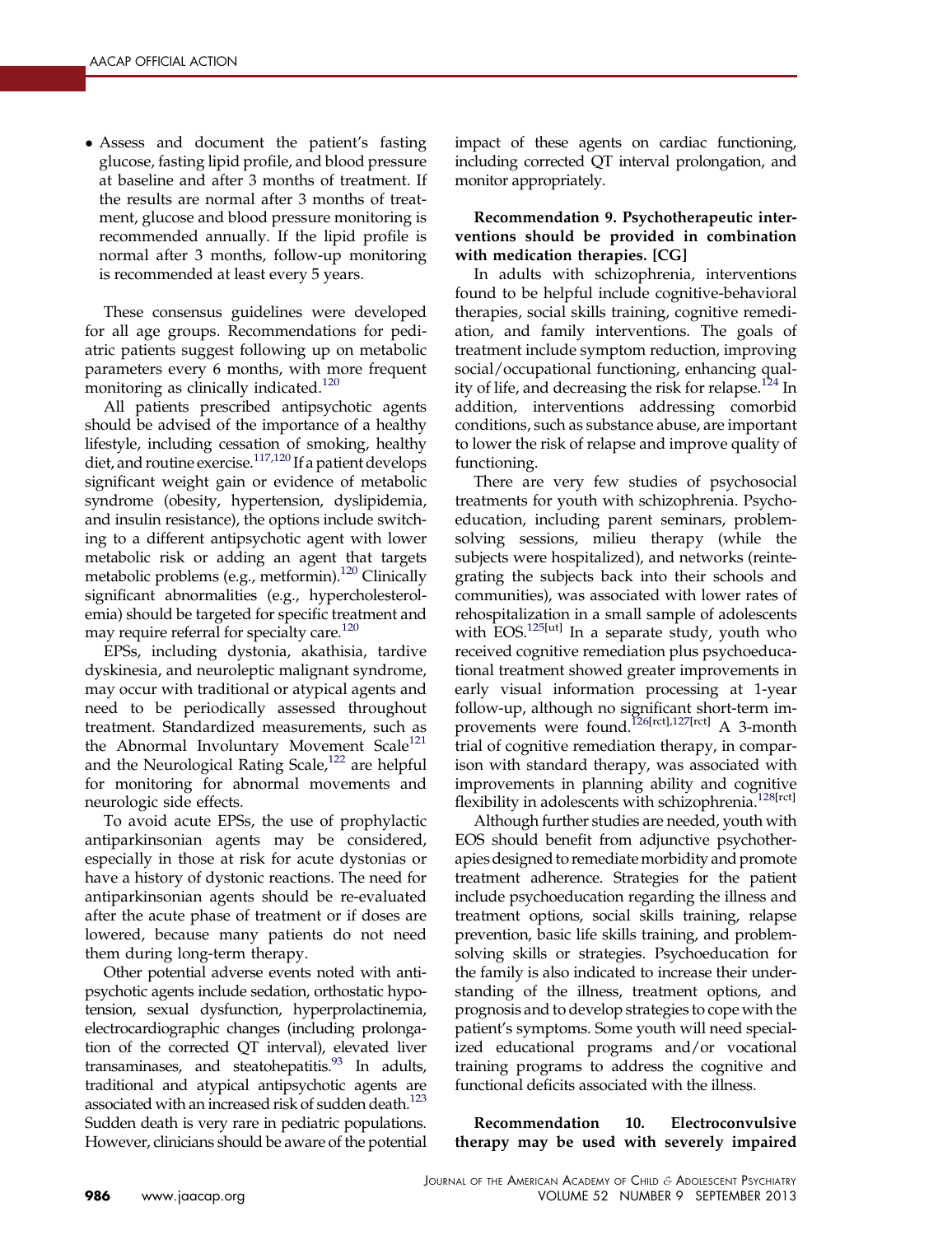#### <span id="page-11-0"></span>adolescents if medications are not helpful or cannot be tolerated. [OP]

Research evidence supports the use of electroconvulsive therapy (ECT), typically in combination with antipsychotic therapy, as a treatment for schizophrenia in adults.<sup>129</sup> ECT is generally used for patients who do not adequately respond to or cannot tolerate antipsychotic medications or those with catatonia.<sup>106</sup> ECT has not been systematically studied in youth with EOS.<sup>130</sup> The clinician must balance the relative risks and benefits of ECT against the morbidity of the disorder, the attitudes of the patient and family, and the availability of other treatment options. Obtaining informed consent from the parents, including a detailed discussion of the potential cognitive deficits, is necessary.

## PARAMETER LIMITATIONS

The AACAP Practice Parameters are developed to assist clinicians in psychiatric decision making. These parameters are not intended to define the sole standard of care. As such, the parameters should not be deemed inclusive of all proper methods of care or exclusive of other methods of care directed at obtaining the desired results. The ultimate judgment regarding the care of a particular patient must be made by the clinician in light of all the circumstances presented by the patient and his or her family, the diagnostic and treatment options available, and other available resources. &

This Practice Parameter was developed by Jon McClellan, M.D., Saundra Stock, M.D., and the American Academy of Child and Adolescent Psychiatry (AACAP) Committee on Quality Issues (CQI): Heather J. Walter, M.D., M.P.H., and Oscar G. Bukstein, M.D, M.P.H., Co-Chairs; and Christopher Bellonci, M.D., R. Scott Benson, M.D., Allan Chrisman, M.D., Tiffany R. Farchione, M.D., John Hamilton, M.D., Helene Keable, M.D., Joan Kinlan, M.D., Nicole Quiterio, M.D., Ulrich Schoettle, M.D., Matthew Siegel, M.D., and Saundra Stock, M.D.

AACAP Practice Parameters are developed by the AACAP CQI in accordance with American Medical Association policy. Parameter development is an iterative process among the primary author(s), the CQI, topic experts, and representatives from multiple constituent groups, including AACAP membership, relevant AACAP committees, the AACAP Assembly of Regional Organizations, and the AACAP

#### REFERENCES

\*References marked with an asterisk are particularly recommended.

- 1. American Academy of Child and Adolescent Psychiatry. Practice parameter for the assessment and treatment of children and adolescents with schizophrenia. J Am Acad Child Adolesc Psychiatry. 2001;40(suppl):4S-23S.
- 2. American Psychiatric Association. Diagnostic and Statistical Manual of Mental Disorders. Fifth Edition: DSM-5. Washington, DC: American Psychiatric Association; 2013.

Council. Details of Parameter development process can be accessed on the AACAP website. Responsibility for Parameter content and review rests with the author(s), the CQI, the CQI Consensus Group, and the AACAP Council.

AACAP develops patient-oriented and clinician-oriented Practice Parameters. Patient-oriented Parameters provide recommendations to guide clinicians toward best assessment and treatment practices. Recommendations are based on critical appraisal of the empirical evidence (when available) and clinical consensus (when not) and are graded according to the strength of the empirical and clinical support. Clinician-oriented Parameters provide clinicians with the information (stated as principles) needed to develop practice-based skills. Although empirical evidence may be available to support certain principles, principles are based primarily on clinical consensus. This Parameter is a patient-oriented Parameter.

The primary intended audience for AACAP Practice Parameters is child and adolescent psychiatrists; however, the information contained therein may be useful for other mental health clinicians.

The authors acknowledge the following experts for their contributions to this Parameter: Nitin Gogtay, M.D., Robert Findling, M.D., and Benedetto Vitiello, M.D.

Jennifer Medicus served as the AACAP staff liaison for the CQI.

This Practice Parameter was reviewed at the Member Forum at the AACAP Annual Meeting in October 2009.

From December 2011 to June 2012, this Parameter was reviewed by a consensus group convened by the CQI. Consensus group members and their constituent groups were Heather J. Walter, M.D., M.P.H., chair, John Hamilton, M.D., and Matthew Siegel, M.D. (CQI); Nitin Gogtay, M.D. (Topic Expert); Melissa DelBello, M.D. (AACAP Committee on Research); George Realmuto, M.D., and Nilda Gonzalez, M.D. (AACAP Assembly of Regional Organizations); and Mark S. Borer, M.D., and Steven N. Adelsheim, M.D. (AACAP Council).

This Practice Parameter was approved by the AACAP Council on November 20, 2012.

This Practice Parameter supersedes the Practice Parameter for the Assessment and Treatment of Children and Adolescents With Schizophrenia, published in the Journal of the American Academy of Child and Adolescent Psychiatry, 2001; 40(suppl): 4S-23S.

This Practice Parameter is available on the Internet ([http://www.aacap.](http://www.aacap.org) [org](http://www.aacap.org)).

Disclosures: Dr. McClellan receives or has received research support from the National Institute of Health. Dr. Stock has received research funding from Forest, Merck/Schering-Plough, Supernus Pharmaceuticals, Inc., Bristol-Myers Squibb, AstraZeneca LP, and Boehringer-Ingelheim. Dr. Bukstein receives research support from Shire, has served as a consultant with PRIME Continuing Medical Education and EZRA Innovations, and has intellectual property with Routledge Press. Dr. Walter has no financial relationships to disclose. Disclosures of potential conflicts of interest for all other individuals named above are provided on the AACAP website on the Practice Parameters page.

Correspondence to the AACAP Communications Department, 3615 Wisconsin Avenue, N.W., Washington, D.C., 20016.

0890-8567/\$36.00/@2013 American Academy of Child and Adolescent Psychiatry

<http://dx.doi.org/10.1016/j.jaac.2013.02.008>

- 3. World Health Organization. The ICD-10 Classification of Mental Health and Behavioural Disorders: Clinical Descriptions and Diagnostic Guidelines. Geneva, Switzerland: World Health Organization; 1992.
- 4. American Psychiatric Association. Diagnostic and Statistical Manual of Mental Disorders. 4th ed, text rev. Washington, DC: American Psychiatric Association; 2000.
- 5. Kraepelin E. Dementia Praecox and Paraphrenia.1919. RM Barclay, transl. Huntington, NY: Robert E. Kreiger Publishing Co., Inc; 1999.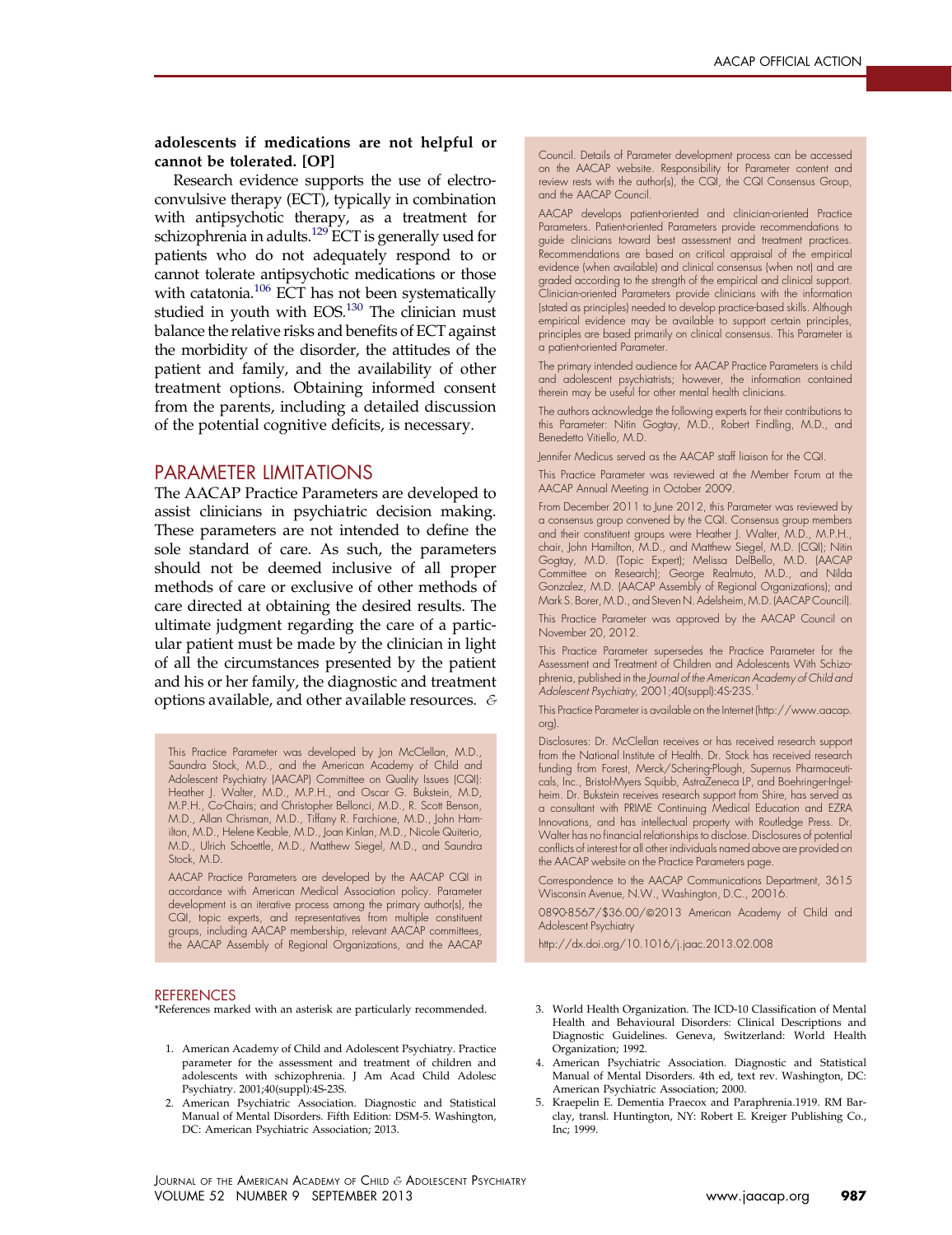- <span id="page-12-0"></span>6. Bleuler E. In: Dementia Praecox or the Group of Schizophrenias. Zinkin J, translator. New York, NY: International Universities Press; 1950.
- 7. Buchanan RW, Carpenter WT Jr. Concept of schizophrenia. In: Sadock BJ, Sadock VA, eds. Kaplan and Sadock's Comprehensive Textbook of Psychiatry. 8th ed. Philadelphia: Lippincott Williams and Williams; 2005:1329-1344.
- 8. Fish B, Marcus J, Hans SL, Auerbach JG, Perdue S. Infants at risk for schizophrenia: sequelae of a genetic neurointegrative defect. Arch Gen Psychiatry. 1992;49:221-235.
- 9. Fish B, Ritvo E. Psychoses of childhood. In: Noshpitz JD, Berlin I, eds. Basic Handbook of Child Psychiatry. New York: Basic Books; 1979:249-304.
- 10. \*Kolvin I. Studies in the childhood psychoses. Br J Psychiatry. 1971;6:209-234.
- 11. \*Rutter M. Childhood schizophrenia reconsidered. J Autism Child Schizophr. 1972;2:315-337.
- 12. McGrath JJ. Variations in the incidence of schizophrenia: data versus dogma. Schizophr Bull. 2006;32:195-197.
- 13. McClellan J. Clinically relevant phenomenology: the nature of psychosis. J Am Acad Child Adolesc Psychiatry. 2011;50:642-644.
- 14. Carlson GA. Child and adolescent mania: diagnostic considerations. J Child Psychol Psychiatry. 1990;31:331-342.
- 15. McClellan J, McCurry C, Snell J, DuBose A. Early onset psychotic disorders: course and outcome over a two year period. J Am Acad Child Adolesc Psychiatry. 1999;38:1380-1389.
- 16. McKenna K, Gordon CT, Lenane M, Kaysen D, Fahey K, Rapoport JL. Looking for childhood-onset schizophrenia: the first 71 cases screened. J Am Acad Child Adolesc Psychiatry. 1994;33: 636-644.
- 17. Werry JS, McClellan J, Chard L. Early-onset schizophrenia, bipolar and schizoaffective disorders: a clinical follow-up study. J Am Acad Child Adolesc Psychiatry. 1991;30:457-465.
- 18. Calderoni D, Wudarsky M, Bhangoo R, et al. Differentiating childhood-onset schizophrenia from psychotic mood disorders. Am Acad Child Adolesc Psychiatry. 2001;40:1190-1196.
- 19. Thomsen PH. Schizophrenia with childhood and adolescent onset—a nationwide register-based study. Acta Psychiatr Scand. 1996;94:187-193.
- 20. American Academy of Child and Adolescent Psychiatry. Practice parameters for the assessment and treatment of children and adolescents with obsessive-compulsive disorder. J Am Acad Child Adolesc Psychiatry. 1998;37(suppl):27S-45S.
- 21. Fraguas D, de Castro MJ, Medina O, et al. Does diagnostic classification of early-onset psychosis change over follow-up? Child Psychiatry Hum Dev. 2008;39:137-145.
- 22. Garralda ME. Hallucinations in children with conduct and emotional disorders: I. The clinical phenomena. Psychol Med. 1984;14:589-596.
- 23. Garralda ME. Hallucinations in children with conduct and emotional disorders: II. The follow-up study. Psychol Med. 1984;14: 597-604.
- 24. Caplan R. Communication deficits in children with schizophrenia spectrum disorders. Schizophr Bull. 1994;20:671-674.
- 25. McClellan J. Early onset schizophrenia. In: Sadock BJ, Sadock VA, Kaplan HI, eds. Kaplan and Sadock's Comprehensive Textbook of Psychiatry, 8th edition. Baltimore: Lippincott Williams and Wilkins; 2005:2782-2789.
- 26. Frangou S. Cognitive function in early onset schizophrenia: a selective review. Front Hum Neurosci. 2010;29:79.
- 27. Reichenberg A, Caspi A, Harrington H, et al. Static and dynamic cognitive deficits in childhood preceding adult schizophrenia: a 30-year study. Am J Psychiatry. 2010;167:160-169.
- 28. Gochman PA, Greenstein D, Sporn A, et al. IQ stabilization in childhood-onset schizophrenia. Schizophr Res. 2005;77:271-277.
- 29. Nicolson R, Lenane M, Singaracharlu S, et al. Premorbid speech and language impairments in childhood-onset schizophrenia: association with risk factors. Am J Psychiatry. 2000; 157:794-800.
- 30. Cannon TD, Cadenhead K, Cornblatt B, et al. Prediction of psychosis in youth at high clinical risk: a multisite longitudinal study in North America. Arch Gen Psychiatry. 2008; 65:28-37.
- 31. Rapoport JL, Addington AM, Frangou S, Psych MR. The neurodevelopmental model of schizophrenia: update 2005. Mol Psychiatry. 2005;10:434-449.
- 32. Vyas NS, Patel NH, Puri BK. Neurobiology and phenotypic expression in early onset schizophrenia. Early Interv Psychiatry. 2011;5:3-14.
- 33. Rapoport JL, Gogtay N. Childhood onset schizophrenia: support for a progressive neurodevelopmental disorder. Int J Dev Neurosci. 2011;29:251-258.
- 34. Cardno AG, Gottesman II. Twin studies of schizophrenia: from bow-and-arrow concordances to star wars Mx and functional genomics. Am J Med Genet. 2000;97:12-17.
- 35. Psychiatric GWAS Consortium Coordinating Committee. Genomewide association studies: history, rationale, and prospects for psychiatric disorders. Am J Psychiatry. 2009;166: 540-556.
- 36. Schizophrenia Psychiatric Genome-Wide Association Study (GWAS) Consortium. Genome-wide association study identifies five new schizophrenia loci. Nat Genet. 2011;43:969-976.
- 37. Addington AM, Rapoport JL. The genetics of childhood-onset schizophrenia: when madness strikes the prepubescent. Curr Psychiatry Rep. 2009;11:156-161.
- 38. International Schizophrenia Consortium. Rare chromosomal deletions and duplications increase risk of schizophrenia. Nature. 2008;455:237-241.
- 39. Stefansson H, Rujescu D, Cichon S, et al. Large recurrent microdeletions associated with schizophrenia. Nature. 2008;455: 232-236.
- 40. Walsh T, McClellan JM, McCarthy SE, et al. Rare structural variants disrupt multiple genes in neurodevelopmental pathways in schizophrenia. Science. 2008;320:539-543.
- 41. Xu B, Roos JL, Levy S, et al. Strong association of de novo copy number mutations with sporadic schizophrenia. Nat Genet. 2008; 40:880-885.
- 42. Vacic V, McCarthy S, Malhotra D, et al. Duplications of the neuropeptide receptor gene VIPR2 confer significant risk for schizophrenia. Nature. 2011;471:499-503.
- 43. Sporn A, Addington A, Reiss AL, et al. 22q11 deletion syndrome in childhood onset schizophrenia: an update. Mol Psychiatry. 2004;9:225-226.
- 44. \*McClellan J, King MC. Genetic heterogeneity in human disease. Cell. 2010;141:210-217.
- 45. Harrison PJ, Weinberger DR. Schizophrenia genes, gene expression, and neuropathology: on the matter of their convergence. Mol Psychiatry. 2005;10:40-68.
- 46. McClellan JM, Susser E, King MC. Maternal famine, de novo mutations, and schizophrenia. JAMA. 2006;296:582-584.
- 47. McGrath JJ, Susser ES. New directions in the epidemiology of schizophrenia. Med J Aust. 2009;190(suppl):S7-S9.
- 48. Gur RE, Keshavan MS, Lawrie SM. Deconstructing psychosis with human brain imaging. Schizophr Bull. 2007;33:921-931.
- 49. Frazier JA, Giedd JN, Hamburger SD, et al. Brain anatomic magnetic resonance imaging in childhood-onset schizophrenia. Arch Gen Psychiatry. 1996;53:617-624.
- 50. Lim KO, Harris D, Beal M, et al. Gray matter deficits in young onset schizophrenia are independent of age of onset. Biol Psychiatry. 1996;40:4-13.
- 51. White T, Cullen K, Rohrer LM, et al. Limbic structures and networks in children and adolescents with schizophrenia. Schizophr Bull. 2008;34:18-29.
- 52. Janssen J, Reig S, Parellada M, et al. Regional gray matter volume deficits in adolescents with first-episode psychosis. J Am Acad Child Adolesc Psychiatry. 2008;47:1311-1320.
- 53. \*Thompson PM, Vidal C, Giedd JN, et al. Mapping adolescent brain change reveals dynamic wave of accelerated gray matter loss in very early-onset schizophrenia. Proc Natl Acad Sci U S A. 2001;98:11650-11655.
- 54. Penttilä J, Paillère-Martinot ML, Martinot JL, et al. Global and temporal cortical folding in patients with early-onset schizophrenia. J Am Acad Child Adolesc Psychiatry. 2008;47:1125-1132.
- 55. Gogtay N. Cortical brain development in schizophrenia: insights from neuroimaging studies in childhood-onset schizophrenia. Schizophr Bull. 2008;34:30-36.
- 56. Greenstein D, Lerch J, Shaw P, et al. Childhood onset schizophrenia: cortical brain abnormalities as young adults. J Child Psychol Psychiatry. 2006;47:1003-1012.
- 57. Sporn AL, Greenstein DK, Gogtay N, et al. Progressive brain volume loss during adolescence in childhood-onset schizophrenia. Am J Psychiatry. 2003;160:2181-2189.

JOURNAL OF THE AMERICAN ACADEMY OF CHILD & ADOLESCENT PSYCHIATRY **988** [www.jaacap.org](http://www.jaacap.org) **VOLUME 52 NUMBER 9 SEPTEMBER 2013**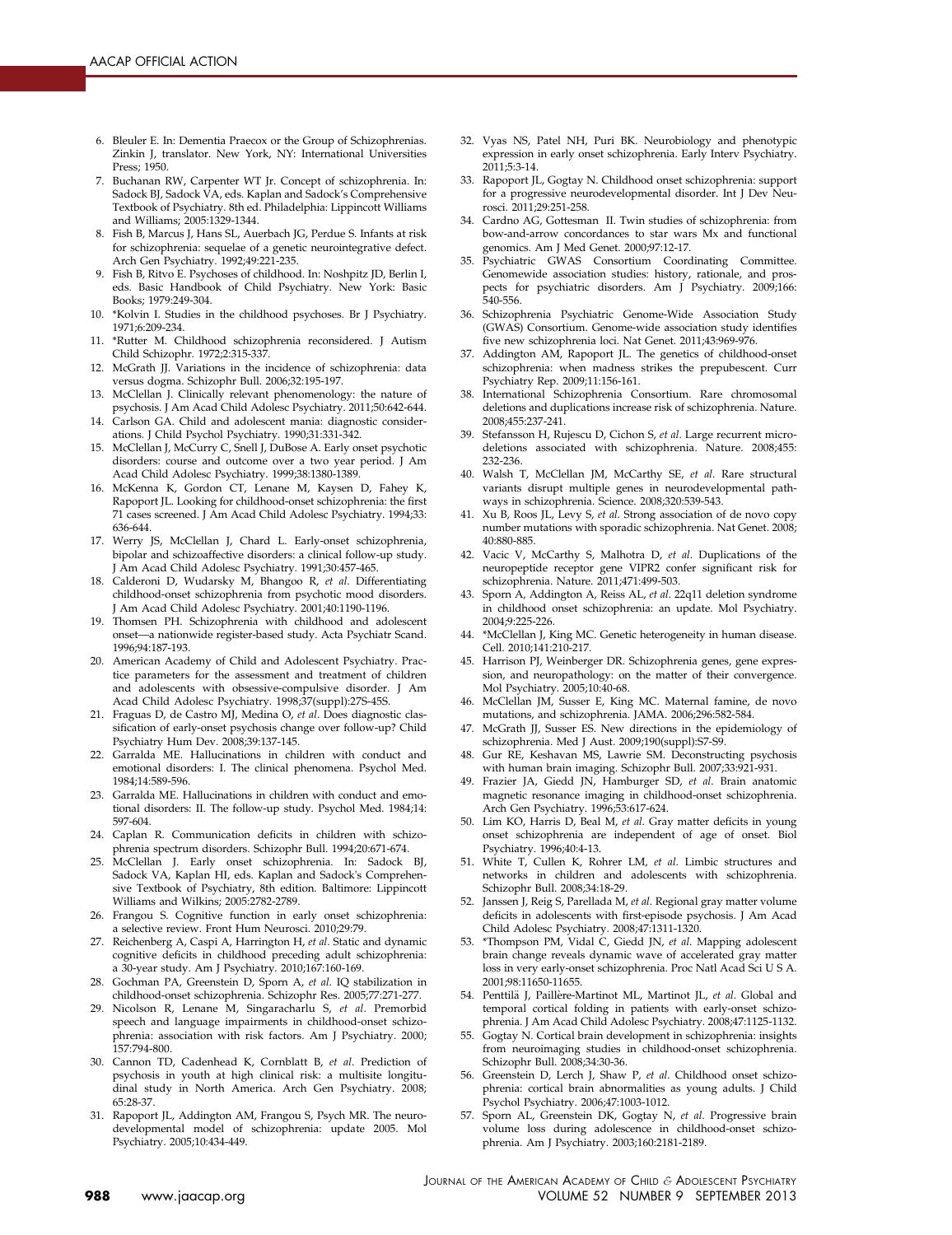- <span id="page-13-0"></span>58. Rapoport JL, Gogtay N. Brain neuroplasticity in healthy, hyperactive and psychotic children: insights from neuroimaging. Neuropsychopharmacology. 2008;33:181-197.
- 59. Gogtay N, Greenstein D, Lenane M, et al. Cortical brain development in nonpsychotic siblings of patients with childhood-onset schizophrenia. Arch Gen Psychiatry. 2007;64:772-780.
- 60. Mattai AA, Weisinger B, Greenstein D, et al. Normalization of cortical gray matter deficits in nonpsychotic siblings of patients with childhood-onset schizophrenia. J Am Acad Child Adolesc Psychiatry. 2011;50:697-704.
- 61. van Winkel R, Stefanis NC, Myin-Germeys I. Psychosocial stress and psychosis. A review of the neurobiological mechanisms and the evidence for gene-stress interaction. Schizophr Bull. 2008;34: 1095-1105.
- 62. Tienari P, Wynne LC, Sorri A, et al. Genotype-environment interaction in schizophrenia-spectrum disorder. Long-term follow-up study of Finnish adoptees. Br J Psychiatry. 2004;184: 216-222.
- 63. Vyas NS, Hadjulis M, Vourdas A, Byrne P, Frangou S. The Maudsley early onset schizophrenia study: predictors of psychosocial outcome at 4-year follow-up. Eur Child Adolesc Psychiatry. 2007;16:465-470.
- 64. Werry JS, McClellan J. Predicting outcome in child and adolescent (early onset) schizophrenia and bipolar disorder. J Am Acad Child Adolesc Psychiatry. 1992;31:147-150.
- 65. Röpcke B, Eggers C. Early-onset schizophrenia: a 15-year followup. Eur Child Adolesc Psychiatry. 2005;14:341-350.
- 66. Maziade M, Bouchard S, Gingras N, et al. Long-term stability of diagnosis and symptom dimensions in a systematic sample of patients with onset of schizophrenia in childhood and early adolescence. II: Postnegative distinction and childhood predictors of adult outcome. Br J Psychiatry. 1996;169: .<br>371-378.
- 67. Jarbin H, Ott Y, Von Knorring AL. Adult outcome of social function in adolescent-onset schizophrenia and affective psychosis. J Am Acad Child Adolesc Psychiatry. 2003;42: 176-183.
- 68. Hollis C. Adult outcomes of child- and adolescent-onset schizophrenia: diagnostic stability and predictive validity. Am J Psychiatry. 2000;157:1652-1659.
- 69. Barrett EA, Sundet K, Faerden A, et al. Suicidality in first episode psychosis is associated with insight and negative beliefs about psychosis. Schizophr Res. 2010;123:257-262.
- 70. \*Eggers C. Course and prognosis in childhood schizophrenia. J Autism Child Schizophr. 1978;8:21-36.
- 71. Goff DC, Sullivan LM, McEvoy JP, et al. A comparison of ten-year cardiac risk estimates in schizophrenia patients from the CATIE study and matched controls. SchizophrRes. 2005;80:45-53.
- 72. Hsiao R, McClellan JM. Substance abuse in early onset psychotic disorders. J Dual Diagn. 2007;4:87-99.
- 73. Moore TH, Zammit S, Lingford-Hughes A, et al. Cannabis use and risk of psychotic or affective mental health outcomes: a systematic review. Lancet. 2007;370:319-328.
- 74. Frazier JA, McClellan J, Findling RL, et al. Treatment of Early-Onset Schizophrenia Spectrum Disorders (TEOSS): demographic and clinical characteristics. J Am Acad Child Adolesc Psychiatry. 2007;46:979-988.
- 75. McClellan J, Kowatch R, Findling RL; Work Group on Quality Issues. Practice parameter for the assessment and treatment of children and adolescents with bipolar disorder. J Am Acad Child Adolesc Psychiatry. 2007;46:107-125.
- 76. Birmaher B, Brent D; AACAP Work Group on Quality Issues. Practice parameter for the assessment and treatment of children and adolescents with depressive disorders. J Am Acad Child Adolesc Psychiatry. 2007;46:1503-1526.
- 77. Scott J, Martin G, Bor W, Sawyer M, Clark J, McGrath J. The prevalence and correlates of hallucinations in Australian adolescents: results from a national survey. Schizophr Res. 2009; 107:179-185.
- 78. Breslau N. Inquiring about the bizarre: false positives in Diagnostic Interview Schedule for Children (DISC) ascertainment of obsessions, compulsions, and psychotic symptoms. J Am Acad Child Adolesc Psychiatry. 1987;26:639-644.
- 79. Hornstein JL, Putnam FW. Clinical phenomenology of child and adolescent dissociative disorders. J Am Child Adolesc Psychiatry. 1992;31:1077-1085.
- 80. Altman H, Collins M, Mundy P. Subclinical hallucinations and delusions in nonpsychotic adolescents. J Child Psychol Psychiatry. 1997;38:413-420.
- Famularo R, Kinscherff R, Fenton T. Psychiatric diagnoses of maltreated children: preliminary findings. J Am Acad Child Adolesc Psychiatry. 1992;31:863-867.
- 82. Cutajar MC, Mullen PE, Ogloff JR, Thomas SD, Wells DL, Spataro J. Schizophrenia and other psychotic disorders in a cohort of sexually abused children. Arch Gen Psychiatry. 2010; 67:1114-1119.
- 83. Hlastala SA, McClellan J. Phenomenology and diagnostic stability of youths with atypical psychotic symptoms. J Child Adolesc Psychopharmacol. 2005;15:497-509.
- 84. McClellan J. Clinically relevant phenomenology, the nature of psychosis. J Am Acad Child Adolesc Psychiatry. 2011;50:642-644.
- 85. \*Rapoport J, Chavez A, Greenstein D, Addington A, Gogtay N. Autism spectrum disorders and childhood-onset schizophrenia: clinical and biological contributions to a relation revisited. J Am Acad Child Adolesc Psychiatry. 2009;48:10-18.
- 86. Sporn AL, Addington AM, Gogtay N, et al. Pervasive developmental disorder and childhood-onset schizophrenia: comorbid disorder or a phenotypic variant of a very early onset illness? Biol Psychiatry. 2004;55:989-994.
- 87. Carlisle L, McClellan J. Diagnostic interviews. In: Dulcan MK, ed. Textbook of Child and Adolescent Psychiatry. Washington, DC: American Psychiatric Publishing; 2009;79-99.
- Schwartz JE, Fennig S, Tanenberg-Karant M, et al. Congruence of diagnoses 2 years after a first-admission diagnosis of psychosis. Arch Gen Psychiatry. 2000;57:593-600.
- 89. \*Lehman AF, Lieberman JA, Dixon LB, et al. American Psychiatric Association; Steering Committee on Practice. Guidelines. Practice guideline for the treatment of patients with schizophrenia, second edition. Am J Psychiatry. 2004;161(suppl):1-56.
- 90. \*Lieberman JA, Stroup TS, McEvoy JP, et al. Clinical Antipsychotic Trials of Intervention Effectiveness (CATIE) Investigators. N Engl J Med. 2005;353:1209-1223.
- 91. Jones PB, Barnes TR, Davies L, et al. Randomised controlled trial of effect on quality of life of second- vs first generation antipsychotic drugs in schizophrenia: Cost Utility of the Latest Antipsychotic drugs in Schizophrenia Study (CUtLASS 1). Arch Gen Psychiatry. 2006;63:1079-1087.
- 92. Kahn RS, Fleischhacker WW, Boter H, et al. Effectiveness of antipsychotic drugs in first-episode schizophrenia and schizophreniform disorder: an open randomised clinical trial. Lancet. 2008;371:1085-1097.
- 93. Kumra S, Oberstar JV, Sikich L, et al. Efficacy and tolerability of second-generation antipsychotics in children and adolescents with schizophrenia. Schizophr Bull. 2008;34:60-71.
- 94. Pool D, Bloom W, Mielke DH, et al. A controlled evaluation of loxitane in seventy-five adolescent schizophrenia patients. Curr Ther Res Clin Exp. 1976;19:99-104.
- 95. Spencer EK, Kafantaris V, Padron-Gayol MV, Rosenberg C, Campbell M. Haloperidol in schizophrenic children: early findings from a study in progress. Psychopharmacol Bull. 1992;28: 183-186.
- 96. Haas M, Eerdekens M, Kushner S. Efficacy, safety and tolerability of two dosing regimens in adolescent schizophrenia: doubleblind study. Br J Psychiatry. 2009;194:158-164.
- 97. Findling RL, Robb A, Nyilas M, et al. A multiple-center, randomized, double-blind, placebo-controlled study of oral aripiprazole for treatment of adolescents with schizophrenia. Am J Psychiatry. 2008;165:1432-1441.
- 98. Kryzhanovskaya L, Schulz SC, McDougle C, et al. Olanzapine versus placebo in adolescents with schizophrenia: a 6-week, randomized, double-blind, placebo-controlled trial. J Am Acad Child Adolesc Psychiatry. 2009;48:60-70.
- 99. Sikich L, Hamer RM, Bashford RA, Sheitman BB, Lieberman JA. A pilot study of risperidone, olanzapine, and haloperidol in psychotic youth: a double-blind, randomized, 8-week trial. Neuropsychopharmacology. 2004;29:133-145.
- 100. Swadi HS, Craig BJ, Pirwani NZ, Black VC, Buchan JC, Bobier CM. A trial of quetiapine compared with risperidone in the treatment of first onset psychosis among 15- to 18-year-old adolescents. Int Clin Psychopharmacol. 2010;25:1-6.
- 101. Jensen JB, Kumra S, Leitten W, et al. A comparative pilot study of second-generation antipsychotics in children and adolescents